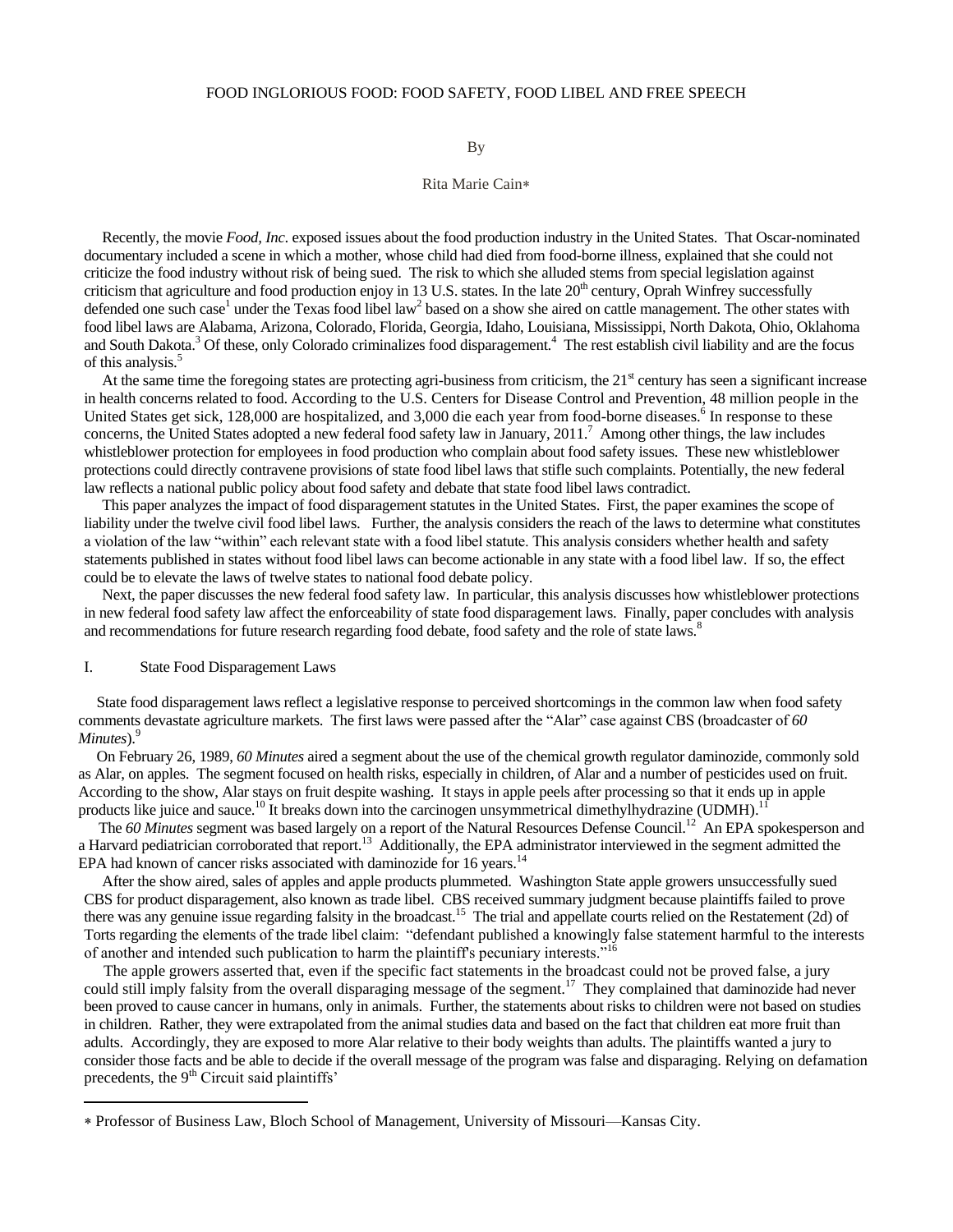attempt to derive a specific, implied message from the broadcast as a whole and to prove the falsity of that overall *message* is unprecedented and inconsistent with Washington law. No Washington court has held that the analysis of falsity proceeds from an implied, disparaging message. It is the statements themselves that are of primary concern in the analysis.<sup>18</sup> (Emphasis in original).

 The negative outcome in the Alar case prompted the agriculture industry to lobby state legislatures for protection from disparagement that would be easier to prove than traditional common law trade libel.<sup>19</sup> The results of those lobbying efforts are twelve state laws with differing standards for proving a civil claim for food disparagement. These statutory liability standards are discussed next.

## A. Scope of Liability

 The state food libel laws have similar but different requirements for a successful claim based on proof of falsity, disparagement and intent. Each of these concepts for liability is discussed next. Additionally, the laws differ on who has standing to sue, which is explained at the conclusion of this section.

### 1. Proof of Falsity

While it is often said, "truth is the best defense," lack of truth (falsity) is something a defamation or trade libel plaintiff must prove to overcome a summary judgment, at least against a media defendant. In *Philadelphia Newspapers v. Hepps*, the U.S. Supreme Court ruled that a plaintiff suing a media outlet must prove falsity in a defamation cause of action.<sup>20</sup> Accordingly, when the apple growers could not show any genuine issue of material fact regarding falsity of any statement in the *60 Minutes* broadcast, that case was dismissed.

 Several states seem to have modified the burden of proof regarding falsity in their statutory food disparagement cause of action.<sup>21</sup> Nine food libel statutes define falsity based on the *speaker's lack of scientific basis* for a statement.<sup>22</sup> One commentator characterized these as "whatcha got" statutes.<sup>23</sup> Although most of the statutes do not expressly state this as a presumption of falsity, they suggest that the speaker must prove the factual basis for a statement, rather than the plaintiff proving the falsity of it. Who else can prove that a statement was or was not based on scientific evidence other than the speaker/defendant by presenting his/her scientific basis? In other words, a natural reading of these statutes is that the plaintiff simply can assert that a statement was disparaging and false and the burden shifts to the defendant to show it was not false because it was based on scientific evidence.<sup>24</sup>

 Only Idaho, North Dakota and South Dakota make no statements in their food disparagement statutes linking falsity to a lack of scientific evidence.<sup>25</sup> Louisiana expressly states that there is a presumption of falsity if a statement is not based on "reasonable and reliable scientific inquiry, facts, or data."<sup>26</sup> Texas requires that the trier of fact "shall consider whether the information was based on reasonable and reliable scientific inquiry, facts, or data." Again, only speakers (defendants) can present to the Texas trier of fact the information on which their statements were based, namely scientific inquiry, facts or data.

In the 60 Minutes case,<sup>27</sup> one commentator described the eight competing experts of the plaintiffs and defendants and concluded that no one could ever know whether a jury would have based a conclusion on the plantiffs' proof or the defendants' defense.<sup>28</sup> But how many defendants can mount a defense like CBS? Or Oprah Winfrey? Potentially, a claimant ―can actually win a case even though the defamatory statement is true simply because the defendant is not evidentially or financially able to prove its truth. $129$ 

 The *Hepps* rule on the burden of proof in defamation cases would likely apply to provisions in the state food libel laws since the implications to free speech are the same in defamation and food libel. The *Hepps* rule could be extended beyond "media" defendants, too.<sup>30</sup> The *Hepps* Court repeatedly stated that the alleged falsity in that case was about a matter of public concern.<sup>31</sup> Further, under defamation law, the Court has equated subscriber commentary with traditional media. "[i]n the context of defamation law, the rights of the institutional media are no greater and no less than those enjoyed by other individuals and organizations engaged in the same activities."<sup>32</sup> Accordingly, the *Hepps* decision on burden of proof would likely apply to claims under food disparagement laws, regardless of the media used by the speaker because comments about food safety are matters of public concern. Even if those comments are social media postings, or marketing by competing organic food producers, not newspaper or TV reports, the principle underlying *Hepps* – to protect commentary on a matter of public concern - would apply to alleged food libel.

The *Hepps* Court acknowledged "that requiring the plaintiff to show falsity will insulate from liability some speech that is false, but unprovably so."<sup>33</sup> Nonetheless, the Court accepted this to "provide 'breathing space' for true speech on matters of public concern."<sup>34</sup> Accordingly, the subject of food safety debate suggests that *Hepps* will apply to strike several of these burden of proof statutory provisions, regardless of the "media" designation of the defendant.<sup>3</sup>

2. Disparagement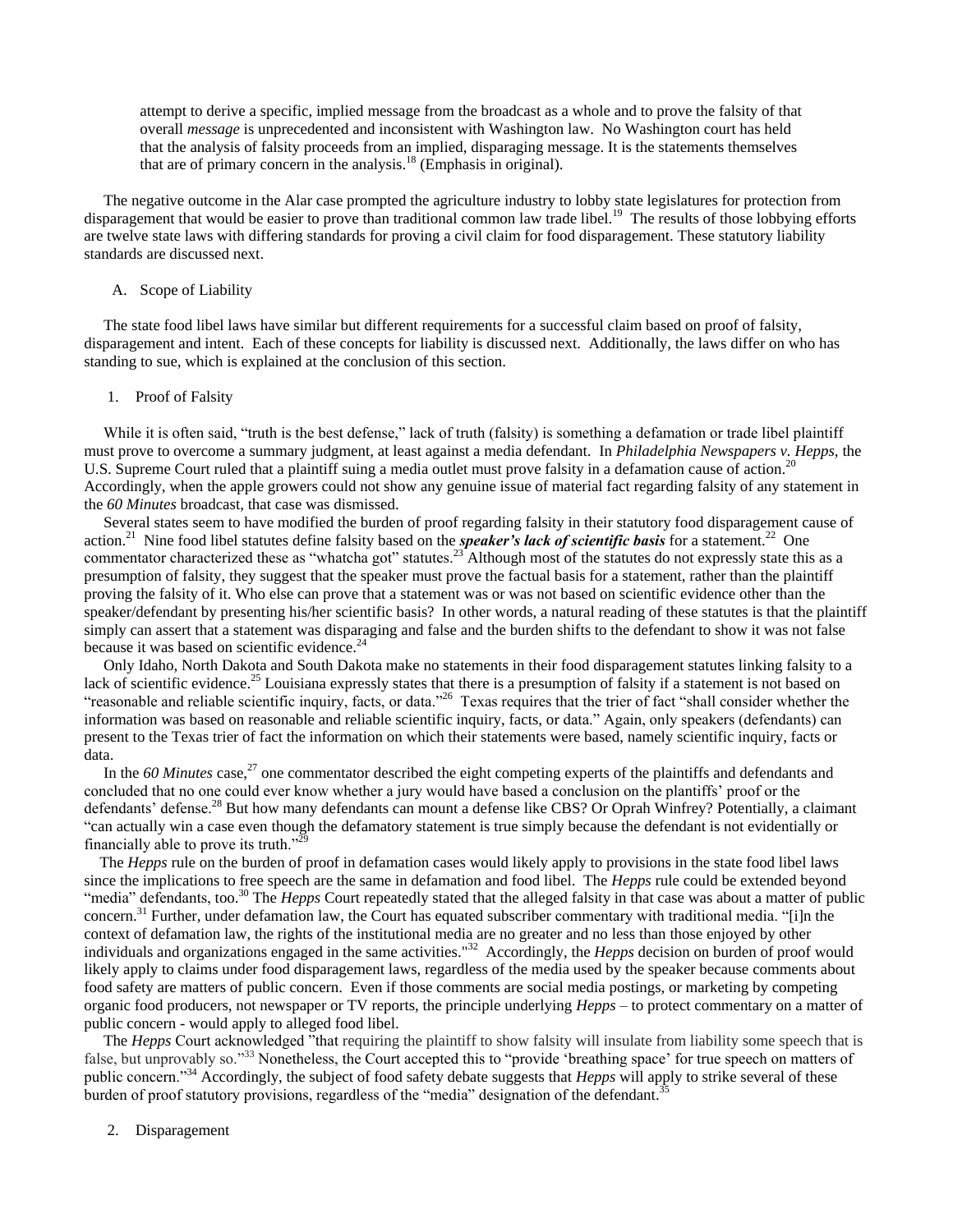The claim against Oprah Winfrey under the Texas food disparagement statute was dismissed because the subject of her show in question was cattle and cattle feeding, not "perishable food" that the statute covers.<sup>36</sup> What amounts to disparagement about what "food" under the twelve civil food libel laws is discussed here.

 Eleven of the twelve food disparagement civil statutes have one common concept. Like the Texas statute in the cattlemen's case against Oprah, the scope of liability is limited to alleged libel about "perishable" products. In all cases, "perishable" means that they will decay, either within a "short period of time,"<sup>37</sup> or a "reasonable period of time,"<sup>38</sup> or some "period of time."<sup>39</sup> Only North Dakota's statute applies to disparagement of any "agricultural producer or agricultural product.<sup>240</sup> Presumably, the Texas cattlemen could have avoided dismissal under this broader North Dakota statute, at least on the grounds that the cattle is an agricultural product even though not "perishable."

All states but North Dakota and Idaho include aquaculture food in their covered definition of perishable food.<sup>41</sup> Alabama, Arizona, Florida and Georgia include "commodity" as part of the definition of perishable food.<sup>42</sup> Only Idaho, Oklahoma and Ohio limit their statutory coverage to perishable food "intended for human consumption."<sup>43</sup>

 In all cases, disparagement must be based on false statements. In most states, the alleged falsity must be about the *lack of*  safety of a food product. Only North Dakota makes false statements, without any reference to food safety, actionable.<sup>44</sup>

In the "lack of safety" states, however, the exact implications to food safety of the alleged disparaging statements differ. For example, Alabama, Arizona, Florida, Georgia and Ohio define disparagement as a false statement that the mentioned food "is not safe" for human consumption.<sup>45</sup> In Idaho, a disparaging falsity "clearly impugns the safety" of the food product.<sup>46</sup> The scope of these statutes seems to limit and define actionable statements to those in which the speaker expressly declares the perishable food to be unsafe.

 By contrast, Louisiana, Mississippi, South Dakota and Texas include in their disparagement definitions any false statement that states or "implies" that food is not safe.<sup>47</sup> Oklahoma defines disparagement as a falsity that "casts doubt" on the safety of the food product.<sup>48</sup> These laws seem to be a direct response to the unsatisfactory outcome for the apple growers in the Alar case against CBS. There, the court rejected the plaintiffs' attempts to imply falsity based on an overall negative or disparaging theme, despite no proven misstatements. In response, Idaho, Louisiana, Mississippi, Oklahoma, South Dakota and Texas created a statutory standard in which falsity could be implied, presumably without any specific misstatements. Accordingly, a defendant could show a factual, scientific basis for an allegedly disparaging statement but a plaintiff could still get a jury to imply falsity by attacking the science. Plaintiffs in the Alar case wanted a jury to consider that the defendants' science was based on animal studies not human and was extrapolated to children, all to imply falsity of the factual statements. That court disallowed it under traditional concepts of truth and falsity in common law trade libel. The standard in these "implied" falsity statutes seemingly would allow that.

Potentially, these "implied" laws also could cover speech that does not specifically criticize the safety of a plaintiff's product, but could be interpreted as such by hearers. For example, these "implied" laws could cover marketing statements by organic farmers who tout the health and safety of their farming methods. By implication, their statements could be deemed disparaging to the safety of any food farmed by traditional methods. South Dakota's law, in fact, may actually target statements about alternative farming methods as disparaging. In addition to defining disparagement as a falsity that "states or implies" that a food product is not safe, it goes on to include statements "that generally accepted agricultural and management practices make agricultural food products unsafe for consumption by the public…."<sup>49</sup>

On the other hand, Texas has attempted to limit the scope of the "implied" language in its disparagement definition. Apparently, to avoid sweeping the organic farming debate into its coverage, the Texas law expressly exempts:

marketing or labeling any agricultural product in a manner that indicates that the product:

- (1) was grown or produced by using or not using a chemical or drug;
- (2) was organically grown; or
- (3) was grown without the use of any synthetic additive.<sup>50</sup>

In other words, Texas lawmakers understood that organic farmers tout health benefits of their farming methods. To some hearers or readers, such statements might imply that traditional farming results in food that is not safe or healthy. Texas expressly permits this implication by exempting these marketing efforts from disparagement. Other states, however, especially South Dakota, seem to invite challenges to such marketing by the local and organic food producers if they tout health benefits of their farming methods, creating a false impression that other food production methods are unsafe. Some possible examples of this are described in the case study below in I.C.

## 3. Intent

 The free speech standards for intent in defamation cases are well-established. *New York Times Co.* v. *Sullivan<sup>51</sup>* articulated the rule that a speaker would escape liability unless a a public figure or public official plaintiff could prove publication of defamatory falsehood "with `actual malice'—that is, with knowledge that it was false or with reckless disregard of whether it was false or not."<sup>52</sup> The *New York Times v. Sullivan* "public figure" approach has been applied to a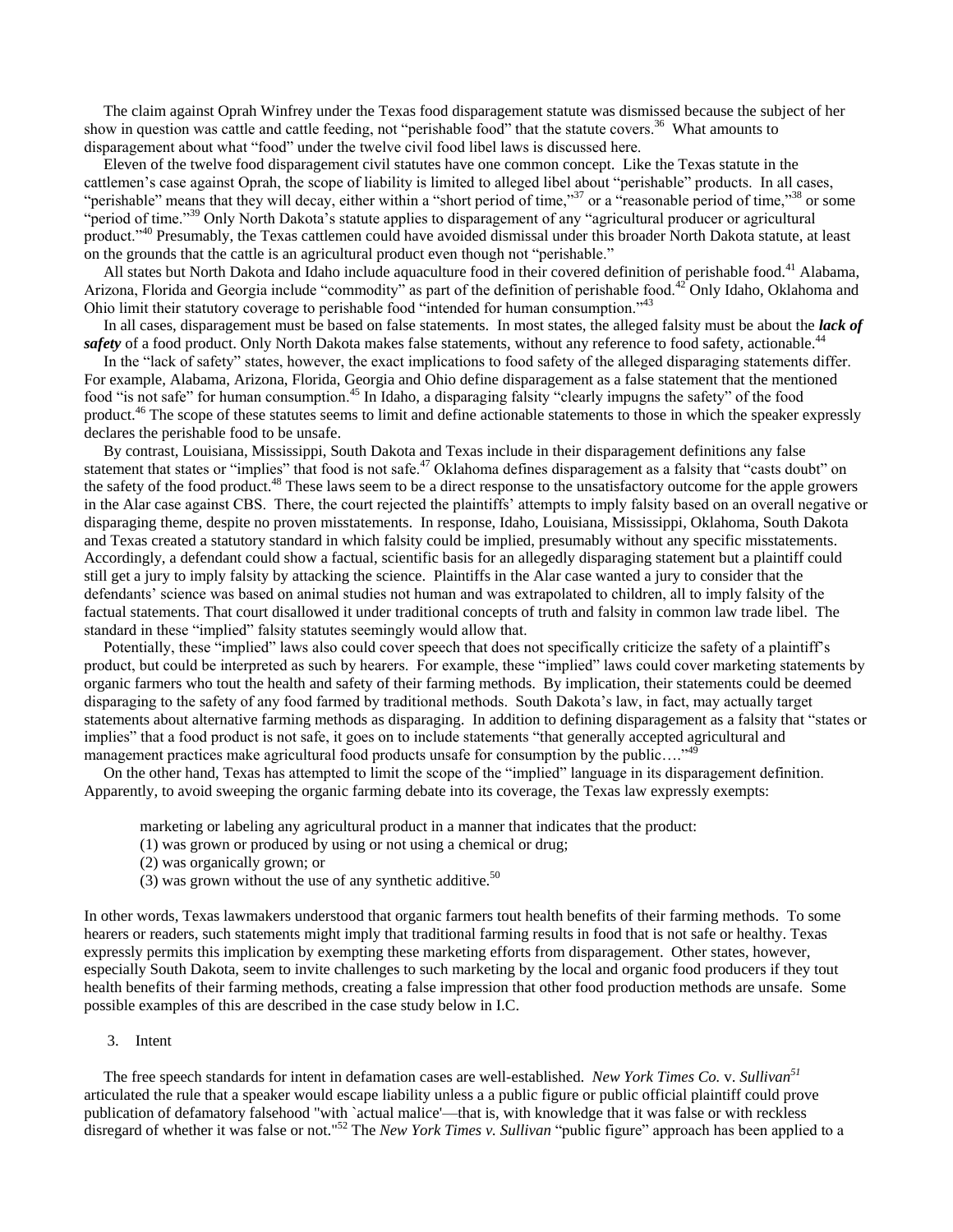corporation suing a media outlet for product disparagement.<sup>53</sup>

On the other hand, "so long as they do not impose liability without fault, the States may define for themselves the appropriate standard of liability for a publisher or broadcaster of defamatory falsehood injurious to a private individual."<sup>54</sup> Additionally, *Gertz* established that a private figure plaintiff must prove actual malice to recover presumed and punitive damages (even though such a plaintiff can recover compensatory damages without proving actual malice).<sup>55</sup>

 If corporate agribusiness plaintiffs suing for disparagement are private, not public figures, these Supreme Court precedents require a minimal showing of negligence to establish liability. Corporate food producers with sufficiently high profiles could be deemed public figures,<sup>56</sup> mandating that they prove malice in the disparagement cases. Considering that food safety is a matter of public concern, even private figure plaintiffs would have to prove malice to recover punitive damages under *Gertz.*

 The state disparagement statutes include a variety of fault standards, some of which correspond to these constitutional mandates, others of which may violate them. For example, Louisiana, Ohio and Oklahoma establish liability for a disparaging statement that the speaker "knows or should have known" was false.<sup>57</sup> By including "should have known" these states are accepting a negligence standard for proof.<sup>58</sup> Similarly, Alabama states, "It is no defense under this article that the actor did not intend, or was unaware of, the act charged."<sup>59</sup> In other words, liability would attach in Alabama without knowledge or intent, presumably by negligence alone. According to *Gertz*, these are permissible standards of proof as long as a food libel plaintiff is not a public figure. But even the private figure plaintiff could not recover punitive damages under these statutes. Nevertheless, Alabama and Ohio expressly allow for punitive damages and Louisiana and Oklahoma provide for "other appropriate relief" in addition to actual damages. $60$ 

 The remaining eight civil disparagement laws all seem to establish knowledge standards that would meet the constitutional malice requirement for public figure claims and for punitive damage claims by public or private figures The states vary in the language they use, such as "knows,"<sup>61</sup> "malice," "malicious," "maliciously,"<sup>62</sup> "willful"<sup>63</sup> or some combination of one or more. All these states except Idaho provide punitive or treble damages or other appropriate relief. Only Idaho precludes punitive damages despite a requirement of actual malice.<sup>64</sup>

 Finally, despite clear language articulating a high intent standard, Arizona's law presents a potential conflict. First, it states a plaintiff can sue for damages resulting from a "malicious public dissemination of false information…."<sup>65</sup> Then it states that a defendant will be liable for "intentionally" disseminating false information.<sup>66</sup> These two statutory standards meet the *New York Times* requirement of malice. The conflict arises when the statute defines "false information" as used in both these paragraphs. False information is that which is "not based on reliable scientific facts and reliable scientific data and that the disseminator knows or *should have known* to be false." (Emphasis added). In other words, the clear malice standards in the statute are both underpinned by a definition of falsity that can be based on negligence only (should have known). Any application of the lower standard would be unconstitutional if the plaintiff is a public figure or to impose punitive damages.

# 4. Standing to Sue

Most of the states establish liability to a "producer" of the allegedly disparaged perishable food who has suffered damages from the libel.<sup>67</sup> But a few other states either broadly define "producer,"<sup>68</sup> or also provide a cause of action for others in the chain of distribution including anyone who ships, transports, markets or sells the protected perishable food and can prove damages.<sup>69</sup> Georgia simplifies the plaintiff group to include "the entire chain from grower to consumer.<sup>70</sup>

 At least one commentator believes that these broad standing provisions could violate Supreme Court precedents that require an alleged defamation be "of or concerning" a specific plaintiff.<sup>71</sup> The free speech requirement from *New York Times v*. Sullivan that a defamation must be "of or concerning" a specific plaintiff has not been extended to product disparagement cases. For example, in *Emerito Estrada Riviera v. Consumers Union*,<sup>72</sup> the court declined to impose "of or concerning" as a constitutional standard, only as a common law requirement, when a car dealer sued for disparagement directed at one of its car models. Accordingly, if the "of or concerning" requirement is not a constitutional mandate, the state legislatures in the food libel states would be free to eliminate it as an element of food disparagement.

Further, even if the "of or concerning" free speech test of *New York Times v. Sullivan* applies in product disparagement, that does not render the food libel laws unconstitutional. Just because the statutes "provide standing to a wide range of persons," who can sue,<sup>73</sup> that does not automatically make them constitutionally defective. A court could examine a particular alleged disparagement being adjudicated under the statute to determine if it were "of or concerning" a specific plaintiff, as long as that plaintiff fell into one of the broad categories of parties the statute protects. Although the broad standing provisions create a large range of potential plaintiffs in some states, that should not render them automatically unconstitutional. Still, individual statements could be too generic to meet the "of or concerning" mandate. This question is addressed further in the case study in Section I.C.<sup>74</sup>

Four of the state laws specify that an "association" may represent its members who are disparaged by alleged food libel.<sup>75</sup> Of these, only Ohio creates something akin to a class action for association members to be notified of the action with an opportunity to be excluded. Association members who are not excluded are bound by the outcome and any award is divided among the members.<sup>76</sup> By contrast, Idaho rejects this concept of association disparagement: "The disparaging factual statement must be clearly directed at a particular plaintiff's product. A factual statement regarding a generic group of products, as opposed to a specific producer's product, shall not serve as the basis for a cause of action."<sup>77</sup> Idaho's approach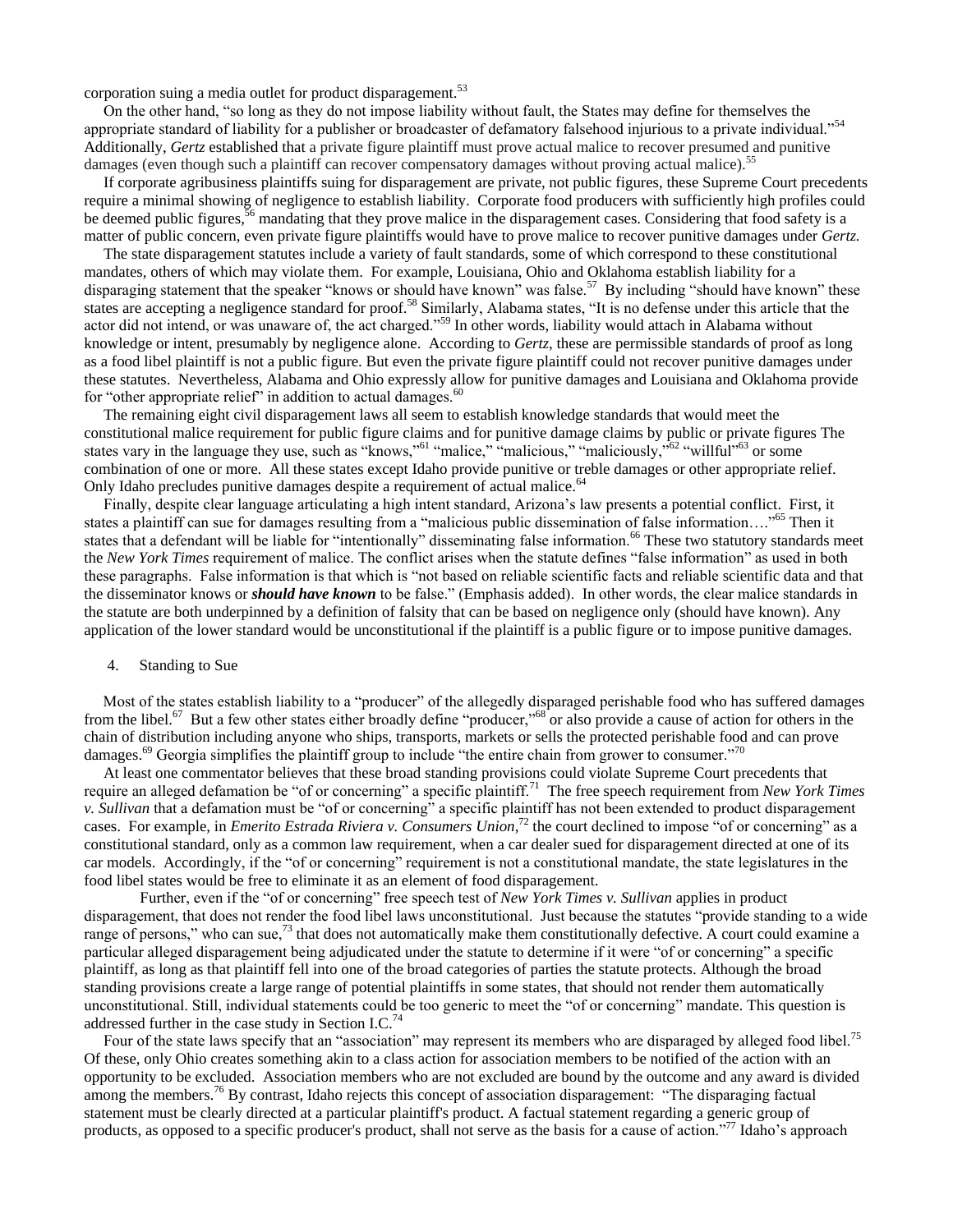avoids any defect if "of or concerning" is a constitutional mandate.

At the end of this text, Table 1 summarizes the cases that will likely apply to proof of food libel.

# B. Long Arm of the Laws

 None of the state food disparagement laws have their own long arm provisions to limit the source of actionable disparagement to speakers within their states or publications within their states. Only three states limit their definitions of disparagement to statements about food "grown in this state," (Arizona)<sup>78</sup> "grown or produced in Florida,"<sup>79</sup> or "grown, raised, produced, distributed or sold<sup>380</sup> in Ohio. The remaining laws have no limitations on their coverage.

 The statutes that are not limited to disparagement about a product grown within that state potentially invite forum shopping agricultural plaintiffs from other states without a food libel law to go to Alabama, Georgia, Idaho, Louisiana, North Dakota, Oklahoma, South Dakota or Texas to sue there. This is possible because none of the statutes limit the scope of the laws to statements made within the state or to statements about plaintiffs in the state. If plaintiffs are mass distributors of allegedly disparaged food, they could potentially prove damages in any state where they distribute, thus justifying the disparagement claim in any state with a food libel law. Accordingly, the only constraint on the use of these civil food libel statutes by large agricultural distributors across the U.S. could be the limit on personal jurisdiction of courts to bring defendants into the state to defend the civil action. If an alleged disparagement were published online, or in other mass media, such a publication could establish jurisdiction over a speaker by courts anywhere in the U.S. $81$ 

 Alternatively, to avoid a personal jurisdiction dismissal, agricultural plaintiffs could to go to a defendant's home state to sue there, using their own home state's food disparagement law (or another state's law in the case of a multi-state operator). Then the only constraint would be a court's discretion under choice of law, to reject the case based on the other state's food libel statute. $82$ 

 The various permutations of food libel actions under the twelve laws are examined next in the case of one farm co-op in a state without such a law, that may have published a few disparaging statements on its website.

At the end of this text, Table 2 summarizes these provisions of the state food libel laws.

C. Case Study: Good Natured Family Farms of Lawrence, Kansas

 Good Natured Family Farms (GNFF) is a cooperative of 18 Kansas and Missouri family farms that sell in the Kansas City metropolitan area under a common brand. Co-op farms raise beef cattle under strict guidelines and the co-op processes beef and chicken. The farms also produce eggs, milk, sausage, ham, bacon, Heritage turkeys, eggnog, bison, Farmhouse cheese, and honey according to environmentally sustainable methods.<sup>83</sup> The co-op distributes its products under a "Buy Fresh Buy" Local" marketing campaign through a Kansas City grocery chain. To participate in the campaign, the farms must agree to criteria including:

- minimal use of pesticides.
- no growth hormones and sub-therapeutic antibiotics in animals
- no genetically modified seed varieties or livestock breeds.
- use of traditional handcrafted artesian methods with no or minimal use of artificial ingredients or preservatives.
- main ingredients that are locally grown or produced.
- $\bullet$  breeds and varieties best suited to produce the highest quality products for the locale.  $84$

 The co-op publishes a website on which each of the participating farms is profiled. Two types of statements in the farm and products profiles could be characterized as disparaging to other agricultural products. Each of these statements is examined next pursuant to the liability standards discussed above under the food libel laws.

1. Bison

Bison are raised the natural way–on Midwestern land, grazing on fresh, native prairie grasses. Because of this green approach, they never use harmful steroids, hormones, or antibiotics found in mass-produced meats.<sup>85</sup>

Would the characterization of steroids, hormones, or antibiotics in mass-produced meats as "harmful" amount to trade libel? The statement qualifies as one about the safety of a perishable agricultural product. Thus, it fits within the scope of all the state laws. The statement is factual, not opinion, since the use of steroids, hormones and antibiotics in mass-produced meats can be objectively proven. On its face, the statement would seem to be actionable under all food libel laws by any mass producer of bison who uses steroids, hormones or antibiotics.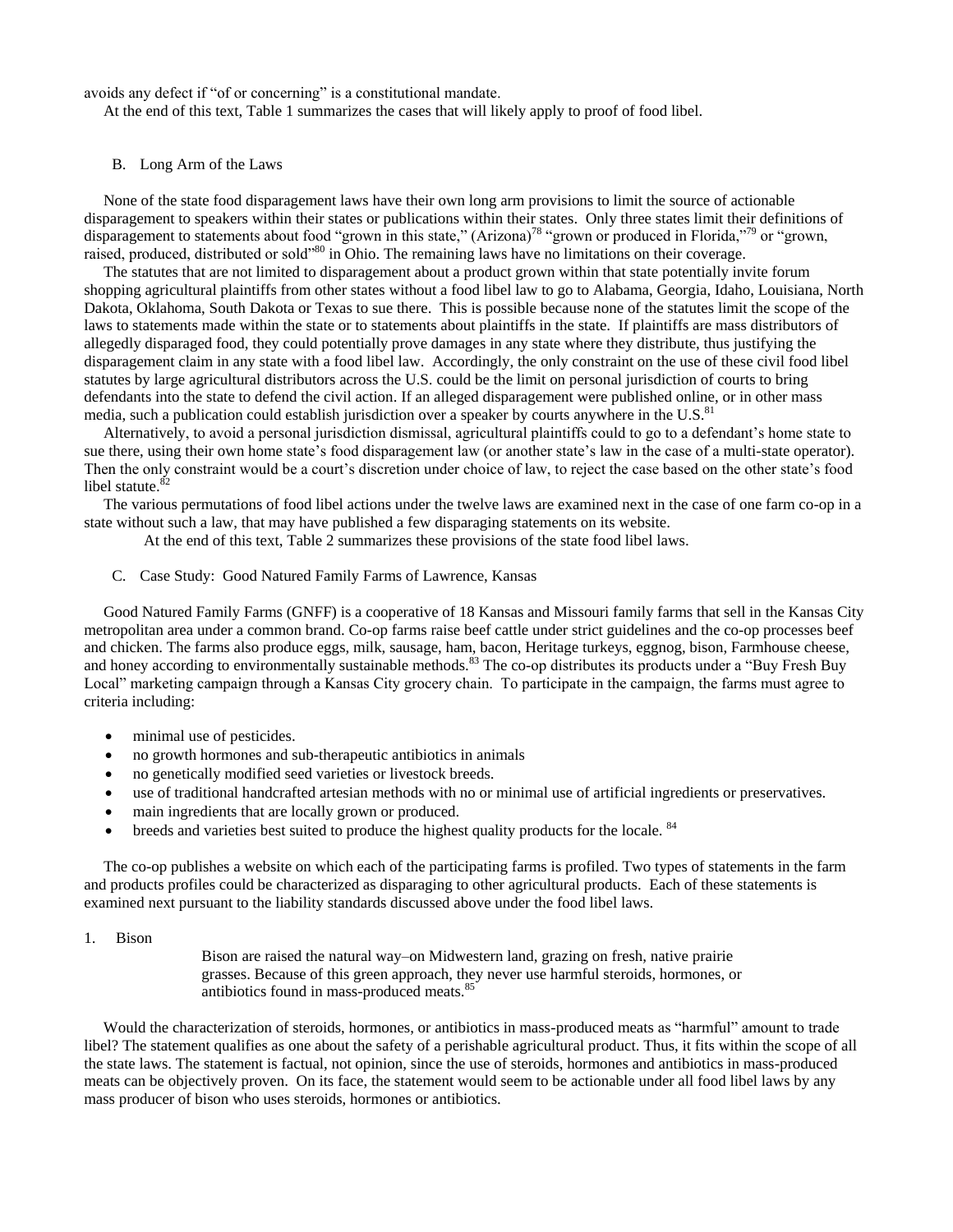Whether steroids, hormones, or antibiotics are "harmful" would require scientific proof in all states but Idaho, North Dakota and South Dakota, as discussed above. In other words, the co-op would be into a complex trial of dueling experts at this point. Or would it be the bison farmers only? That is relevant to the intent standard, as discussed above.<sup>86</sup>

Additionally, if the "of or concerning" requirement is a constitutional mandate, that defense could come into play with this alleged disparagement.<sup>87</sup> The statement does not refer to any specific meat producer, only to the "mass-produced" product. Is the statement contrasting the GNFF bison with other "mass-produced" bison (if there are any) or to all other mass produced meats such as beef and pork? If the statement is ambiguous about what product that is allegedly harmful, it will be hard for any producer of such a product to prove disparagement damages. Only South Dakota defines disparagement to include generally accepted agricultural and management practices, the likes of which would include use of steroids, hormones and antibiotics.

 As it happens, however, South Dakota is one of the few food libel states where bison herd (in captivity breeding programs or free-range).<sup>88</sup> All the Good Natured Family Farms are in Kansas and Missouri, neither of which has a food libel law. If the statement is contrasting the GNFF bison with other "mass-produced" bison, a potential plaintiff could likely be in South Dakota where the statute protects against the very kind of statement discussed here. If the statement is referring to any mass produced meats, such as beef and pork, then several more food libel states would likely have meat producers who could claim disparagement of their products.

 The co-op website with the alleged disparagement is visible everywhere, which raises the question whether the website is sufficient to trigger jurisdiction of a court over the co-op or its members. Possibly not, since the website is not actively soliciting business anywhere outside Kansas City.<sup>89</sup> In fact, the Buy Fresh Buy Local criteria limit the farms' distribution to 200 miles.<sup>90</sup> It could violate "traditional notions of fair play and substantial justice"<sup>91</sup> to require these farms, that emphasize their local business model, to defend a food libel action beyond Kansas or Missouri. Nevertheless, the courts of Kansas and Missouri could apply the food libel law of another state.<sup>92</sup>

 Suffice it to say, the Good Natured Family Farms could be looking at some complex litigation over this one statement about bison.

#### 2. Eggs and Turkeys

 According to the website, the Good Natured Family Farms Amish egg producers around Stanberry, Missouri, keep older chickens alive and in production, in contrast to "the commercial laying houses, [where] they dispose of the older hens as soon as production drops off.<sup>993</sup> Similarly, in an  $8\frac{1}{2}$  minute video on the website, Good Nature Family Farm turkey grower, Frank Reese, makes many factual statements about his treatment of turkeys versus "industrial" turkey farms. But the video makes no food safety claims.<sup>94</sup>

 These statement are likely not actionable under most food libel statute because they make no claims about health or safety of the eggs or turkeys, only about the humane treatment of the animals by the Good Natured Family farmers versus the commercial laying houses and industrial turkey farms. South Dakota's law covers statements about "generally accepted agricultural and management practices.<sup>195</sup> But South Dakota still requires that such statements implicate the safety of food produced under those traditional methods.

 Only North Dakota's food libel law does not restrict alleged disparagement to safety, making the foregoing statements about lack of humane treatment potentially actionable if false. Arguably, the statements could be true about the vast majority of industrial turkey farms or commercial egg farms, but would be actionable by any individual operation that could prove falsity about itself. To this point, North Dakota has attempted to circumvent the "of or concerning" defense by providing a cause of action to "each producer of the group or class and any association representing an agricultural producer,"<sup>96</sup> if an alleged disparagement refers to "an entire group or class of agricultural producers or products..."<sup>97</sup> Nevertheless, if the "of or concerning" defense is based on free speech grounds it cannot be skirted this way by a state statute.

 Because they make no food safety claims, the statements by the co-op egg and turkey farmers are not obvious disparagement under most food libel laws. But the co-op could still be subject to a suit under the North Dakota law.<sup>98</sup>

 The legislatures that adopted food libel laws aim to protect a segment of their economies that can be harmed by false safety claims. But food safety and commerce are national concerns, first and foremost. The latest federal approach to food safety policy is discussed next.

## II. New Federal Protection Regarding Food Safety and Speech

The FDA Food Safety Modernization Act<sup>99</sup> (FSMA) amends the Federal Food, Drug, and Cosmetic Act (FFDCA), which established the Food and Drug Administration (FDA) in 1938.<sup>100</sup> Accordingly, this section will discuss the general parameters of the FDA's food safety authority and the main revisions in the new law.

A. General Scope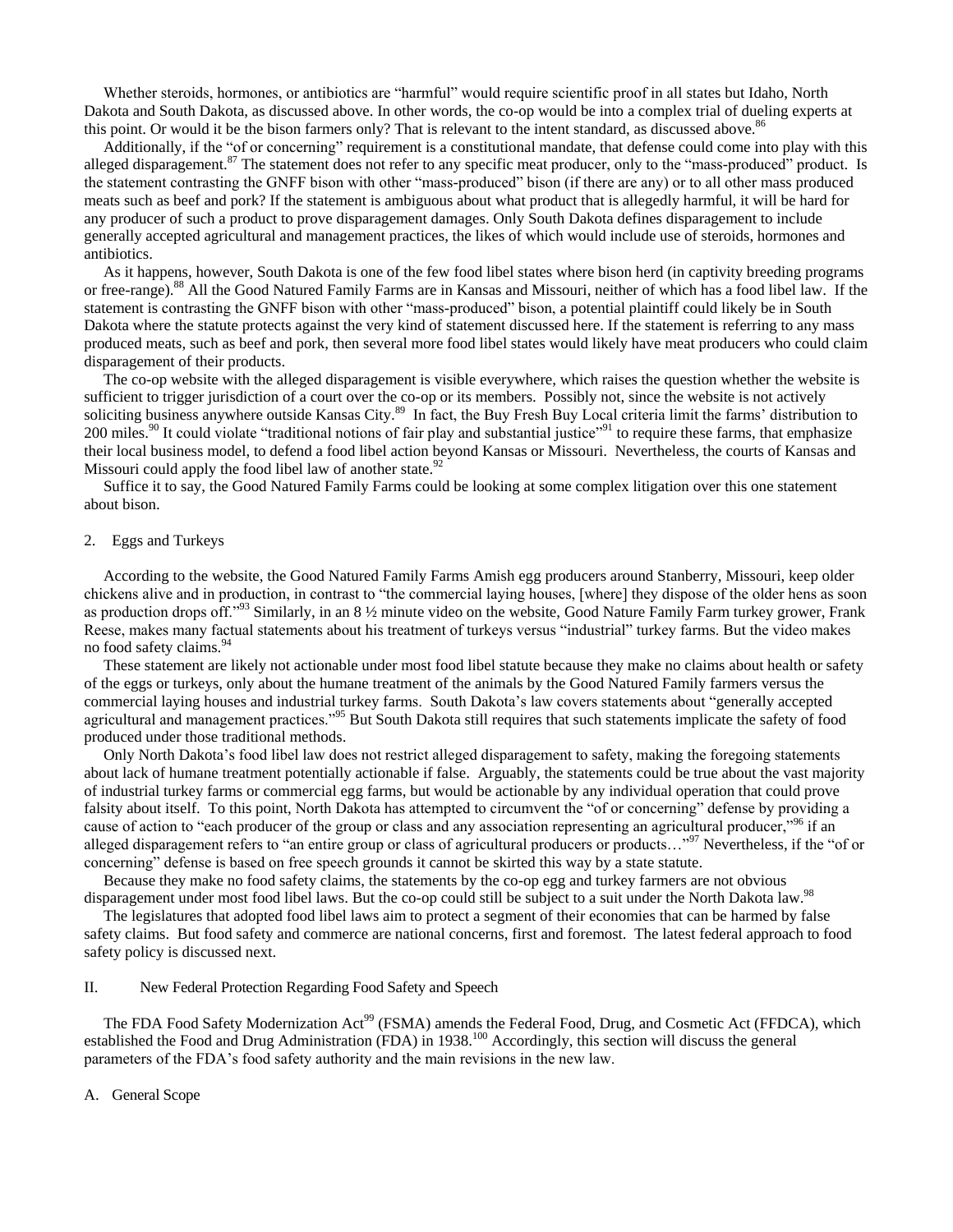The FFDCA authorized the FDA to issue standards for food, and conduct factory inspections. The FDA's food safety authority, however, does not include meat, poultry and eggs, which are regulated by the United States Department of Agriculture.<sup>101</sup> In fact, the new federal food safety law specifically states that nothing in it shall alter the respective authorities of the Secretaries of Agriculture and Health and Human Services<sup>102</sup> or limit the authority of the Secretary of Agriculture under the Federal Meat Inspection Act,  $^{103}$  the Poultry Products Inspection Act,  $^{104}$  or the Egg Products Inspection Act.<sup>105</sup> Accordingly, fruits, nuts, dairy, seafood and vegetables are within the scope of the new federal food safety law but not meat, poultry or eggs. All these foods fall within the state "perishable" food libel laws discussed above.

 The FSMA tackles food safety with several new authorities for the FDA. For example, for the first time, the FDA is authorized to require comprehensive, science-based preventive controls by food producers under its jurisdiction. Also for the first time, food importers will have to verify that foreign suppliers have adequate preventive controls in place to ensure safety. The statute gives the FDA new mandatory recall authority for food under its jurisdiction, rather than limiting it voluntary recalls as in the past. $106$ 

 In its implementing regulations, the new law calls for the FDA to exempt very small businesses. The law includes in this exemption farmers selling directly to restaurants or consumers at farmers' markets or through community supported agriculture programs, as well as facilities whose annual sales are less than \$500,000, and within 275 miles of their facility.<sup>107</sup> Senator John Tester (D-Mt) the sponsor of the small farm exemption contrasted these small businesses with vendors that "can send bags of lettuce to 40 different states in a matter of hours."<sup>108</sup> Tester proposed the amendment because, "[T]he real problem was never with the folks who take their goods to the farmer's market in a wheelbarrow. The real problem was with our centralized food system-- the factories that churn out hundreds of jars of peanut butter every day - and ship them to every corner of the country." <sup>109</sup>

The statute requires the FDA to establish "science-based" minimum standards for risk analysis, prevention controls, safe harvesting, containment and other issues.<sup>110</sup> As of May, 2011, none of the administrative proceedings initiated by the FDA under the FSMA have addressed the issue of "science-based" decision-making about food safety. Eventually, however, the regulations enforcing this new law should have something to say to plaintiffs, defendants and jurors in state food disparagement claims regarding the use of science to support the alleged truth or falsity of food safety statements.

 Presumably, these science-based standards will also become the standard for measuring the validity of employee claims under the law's new whistleblower protection. These provisions are discussed next.

#### B. Whistleblower Protections

 On its face, the employee protection in the new federal Food Modernization Safety Act (FMSA) will not protect a whistleblowing employee if an employer attempted to sue the whistleblower under a state food disparagement statutes. The reach of the FMSA employee protection is compared and contrasted to the threat of action under the state food libel laws next.

## 1. FMSA Employee Protections

 If an employee engages in the protected behaviors of reporting a potential statutory violation, testifying about it, or refusing to participate in it on the job,<sup>111</sup> the FMSA prohibits any employer "engaged in the manufacture, processing, packing, transporting, distribution, reception, holding, or importation of food,"<sup>112</sup> from firing or otherwise discriminating against a whistleblower "with respect to compensation, terms, conditions, or privileges of employment..."<sup>113</sup>

 The FMSA provides a process for the employee to file a complaint of alleged discrimination with the Secretary of Labor within 180 days after the discharge or discrimination.<sup>114</sup> That initiates a process by which the Secretary of Labor acts as arbitrator. The Secretary of Labor investigates the complaints, makes findings and orders relief, including reinstatement in the case of discharge, back pay, other compensatory damages, attorneys' fees and other costs.<sup>115</sup> Alternatively, if the Secretary finds the employee claim was frivolous or in bad faith, the employee can be ordered to pay fees to the employer up to  $$1000$ .<sup>116</sup> Either order of relief is final and can be enforced in federal district court<sup>117</sup> or can be appealed in federal circuit  $\text{court.}^{118}$ 

 The FSMA expressly states that nothing it its employee protections preempts any other employment protection provided in federal or state law, nor limits rights under law or collective bargaining agreements.<sup>119</sup> At the same time, however, it does not expressly preempt a food producer from pursuing any "retaliation" that does not affect employment rights or benefits, such as a civil action for food disparagement. This possibility is discussed next.

# 2. Food Libel Actions Against Whistleblowers Protected by FSMA

The whistleblower protection in the FSMA is limited to employment-related retaliation.<sup>120</sup> Therefore, on its face, the FSMA would not seem to affect other forms of "retaliation" against an employee who disparages the safety of food produced by his/her employer, including a civil action under a state food libel law. The question remains whether such an action would be impliedly preempted by the whistleblower protection in FSMA.

If employees protected by FSMA get a final determination from the Secretary of Labor, that conclusion is subject only to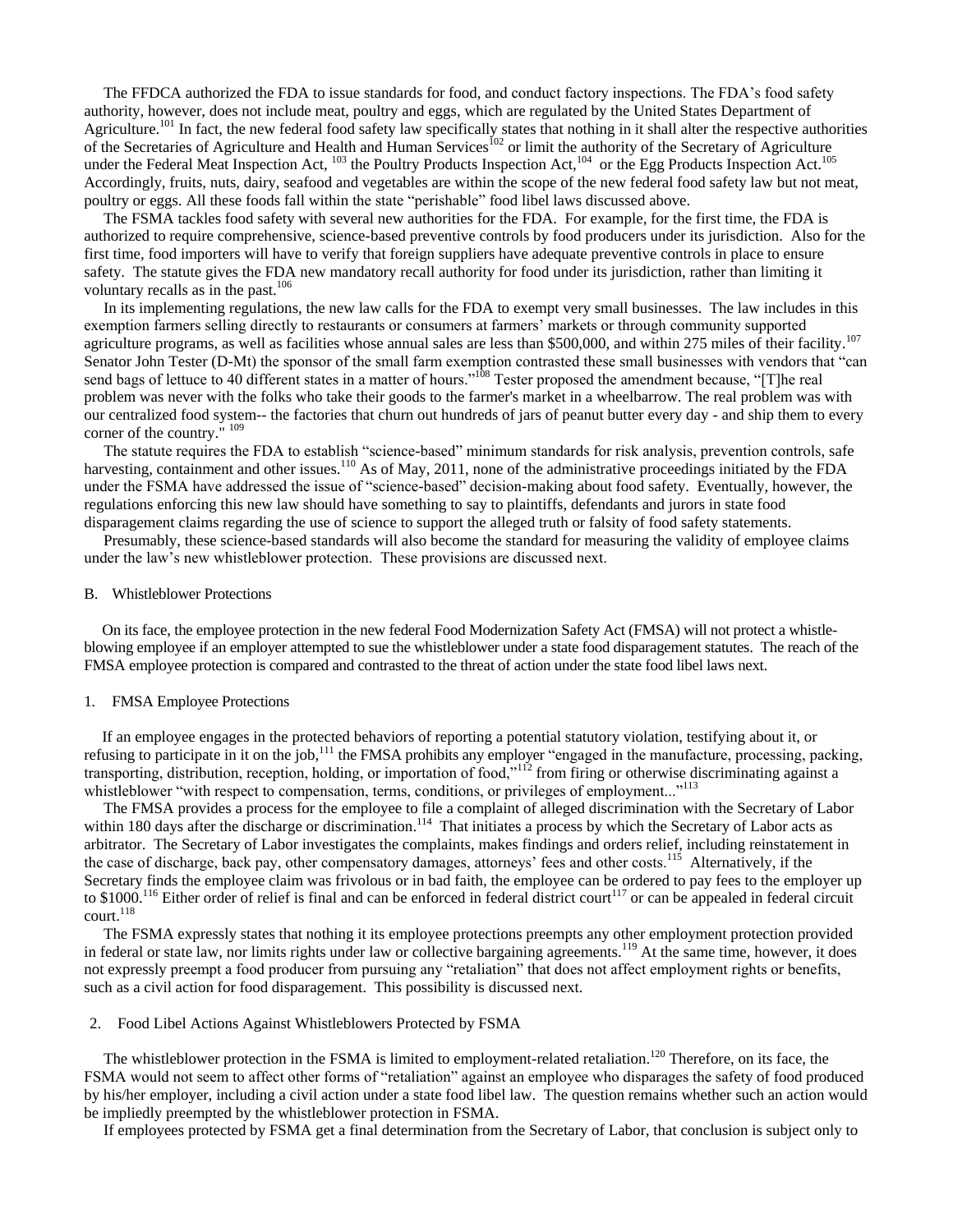appeal in a federal circuit, not to *de novo* review.<sup>121</sup> Arguably, an action under a food libel statute would be a new fact finding proceeding about the same facts as the whistleblowing/disparagement. That food libel case could contravene the "finality" of the Secretary's order and be impliedly preempted by the FSMA whistleblower protection.

 In most states, a food libel action would impose a different standard of proof than that articulated by the FSMA. As discussed above, food libel statutes require the alleged disparager to verify food safety statements with scientific support. No such requirement is imposed on employees claiming whistleblower protection under FSMA. The federal law only requires that the employee had a "reasonable belief" that the employer was violating the law.

 On this last point, an employee could argue that the FSMA establishes a new *per se* federal standard for food safety. If the food producer is violating the FSMA and its corresponding regulations, its product is not safe. Any statement to that effect, based on a reasonable belief by a whistleblowing employee, is presumptively *true* under the federal law. Such an interpretation would effectively preempt any state food libel law that required proof of the truth or falsity of a food safety statement based on scientific data.

 At the same time, arguments mitigate against a conclusion that the FSMA preempts state food libel actions. First, the FSMA does not cover a large portion of perishable food (meat, poultry and eggs) that is protected by the state food libel laws. To preempt the disparagement claims of some food producers but not others would seem to be an unintended consequence of federal bureaucratic history (FDA vs. USDA) rather than any real federal policy about food safety debate.

 Further, the implied preemption arguments above would only apply to whistleblowing employees who successfully prove retaliatory discrimination. By contrast, the universe of conversation about food that could lead to claims of disparagement is much larger than those employees protected in the new law. If FSMA reflects preemptive federal policy about food safety debate, it would prove to be a narrow policy with weak impact.

 Any meaningful preemptive policy to stem from the FSMA will have to come from the FDA in its rulemaking processes, which will be discussed in Conclusions and Recommendations below. That policy would be based on the free speech concerns that food libel laws represent, which are discussed next.

# III. Food libel versus Free Speech.

 When Oprah Winfrey was sued under the Texas food libel law, commentators uniformly agreed that these state food libel laws all represented an unconstitutional restraint on free speech.<sup>122</sup> As discussed above, some provisions of some of the laws support those conclusions.<sup>123</sup> Other constitutional concerns would require a case-by-case analysis, including whether the alleged disparagement is sufficiently factual to be proved true or false.<sup>124</sup> Nevertheless, no court has ever declared one of the laws unconstitutional or found that its application violated free speech in a particular case. All still remain the law of their states (with potential for use by agricultural plaintiffs from other states too). At the same time, however, no plaintiff has every won a food libel judgment pursuant to one of the laws.<sup>125</sup>

 So what difference do food libel laws make if no one gets successfully sued under them and they are potentially unconstitutional anyway? The Supreme Court has answered that question:

Many persons, rather than undertake the considerable burden (and sometimes risk) of vindicating their rights through case-by-case litigation, will choose simply to abstain from protected speech – harming not only themselves but society as a whole, which is deprived of an uninhibited marketplace of ideas.<sup>126</sup>

This is characterized as the chilling effect on protected speech and it has been documented as a real by-product of the food libel laws, most recently in the example described above from the acclaimed movie *Food, Inc.*  Similarly, J. Robert Hatherill author of *Eat to Beat Cancer* disclosed that his publisher:

stripped lengthy passages from my new book. I was not allowed to disclose dangers inherent in some common foods like . . . meat products. The problem had nothing to do with whether there was sufficient evidence to support the claims — there is — it came down to fear of litigation. I was told, 'We could win the lawsuit, but it would cost us millions, and it is just not worth it.<sup>'127</sup>

 Other examples of the chilling effect of food libel laws are editorialized online. According to authors Marc Lappé and Britt Bailey, their book contract to publish *Against the Grain: Biotechnology and the Corporate Takeover* of *Your Food*, was canceled after the publisher received a threatening letter from Monsanto in March 1998. The unnamed original publisher destroyed copies that had already been printed. Eventually Common Courage Press published the book.<sup>128</sup> According to another commentator, "had these laws been in force in earlier decades, Upton Sinclair's *The Jungle* (1906) and Rachel Carson's Silent Spring (1962) would never have been published.<sup>129</sup>

Other authors note that a handful of states with these food libel laws can affect publishing decisions nationwide: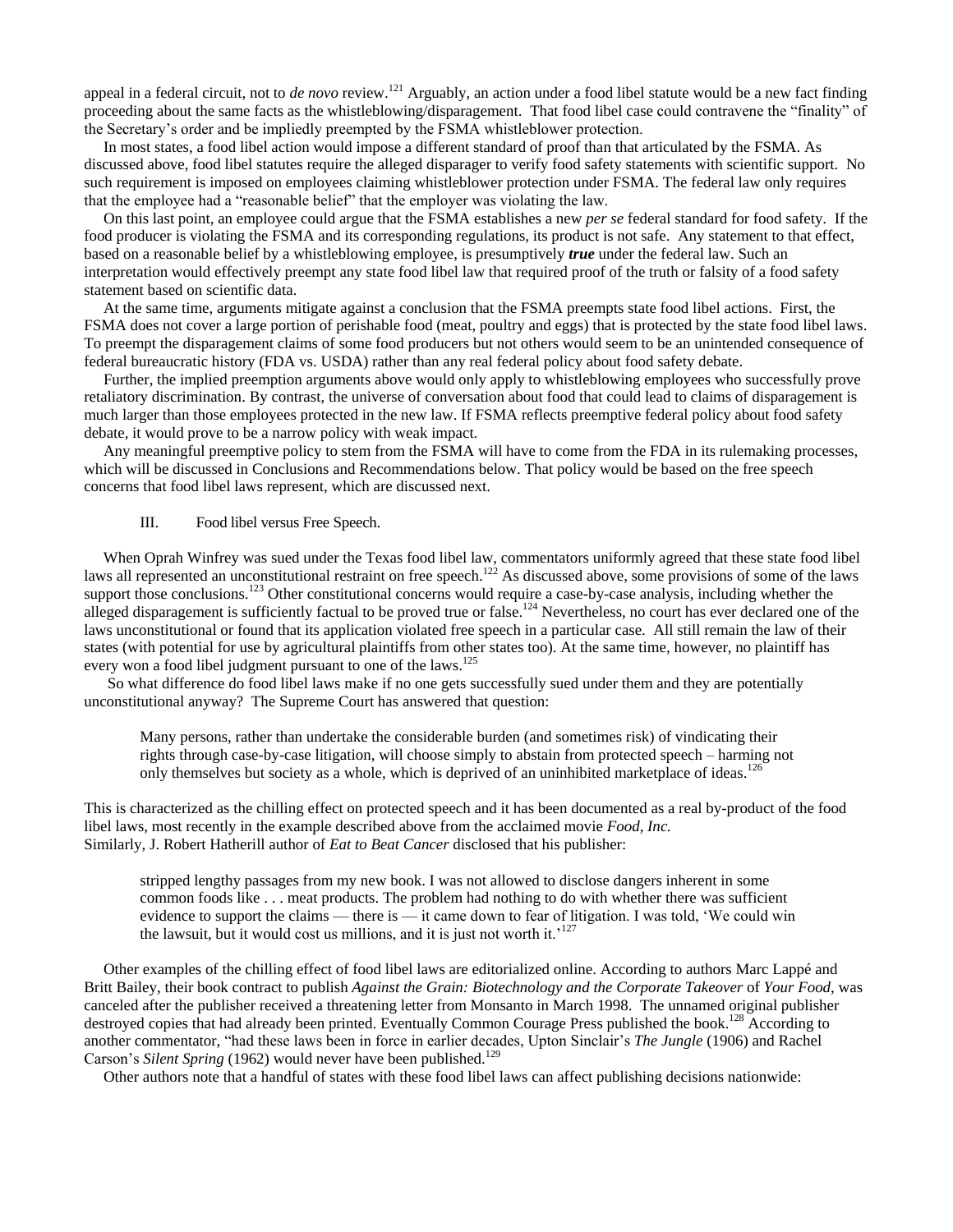Although these laws exist in a minority of states, they exert a nationwide effect because national publishers and electronic media purveyors fear they might be sued in any such state where their publications or broadcasts are available to the public. $130$ 

 Apparently, the chilling effect is not just a by-product of the food libel laws passed in the 1990s, but actually was a goal, at least for one lobbyist. Steve Kopperud, Senior Vice President of the American Feed Industry Association stated: "I think that to the degree that the mere presence of these laws has caused activists to think twice, then these laws have already accomplished what we set out to do."<sup>131</sup> Similarly, Bill Fritz, a Washington State Food Processors Council spokesperson, said that a food libel law would "'send a big message to the people that start these things . . . . I would hope this would have a chilling effect on the sometimes very irresponsible journalism and reporting.'"<sup>132</sup>

# IV. Conclusions and Recommendations

"Fearing suits arising from the new statute,"<sup>133</sup> two environmental groups attempted to obtain a declaratory judgment that the Georgia food libel law was unconstitutional. The case was dismissed because no present controversy existed between the environmental groups and the state of Georgia.<sup>134</sup> This is the likely result of any case that attempts to strike down the various state food libel laws on the abstract ground that they violate free speech. On the other hand, a publisher or author who is threatened with food libel litigation could use such a threat as the basis to ask a court to declare a food libel law unconstitutional.<sup>135</sup> An actual litigated case of food libel that survives dismissal on all other grounds, will be necessary for an opinion on the constitutionality of these laws.

 The FDA could lessen some of the chilling effect of the state laws by preempting any actions against whistleblowing employees.<sup>136</sup> This express preemption would be a defensible interpretation of the language in the FSMA that the Labor Secretary's determination in a whistleblower claim is final.<sup>137</sup> Unfortunately, this preemption would have limited impact because it would be restricted to employees who have successful discrimination claims. Further, it would not cover anyone speaking about meat, poultry or egg production because of the FDA's jurisdictional constraints.

 The FDA's rulemakings to implement various provisions of the FSMA that require science-based decision making also could impose those standards on the states, for all food safety issues, including disparagement cases. Again, this kind of express preemption could be supported by the general policy of the FSMA to protect national food safety using science-based standards, as well as by the provisions of the law that deal with local, state and federal cooperation.<sup>138</sup>

 Lawmakers from agricultural states without food libel laws should encourage their peers to repeal their food libel statutes on the books. States and regions have shown considerable creativity and foresight in promoting local agricultural interests, not with protectionist laws like the disparagement statutes, but with food policy programs that promote sustainable agriculture, direct farm marketing and farmer-owned processing facilities, to name a few.<sup>139</sup>

 Finally, parties that are protected by food libel laws today should learn from McDonald's experience in a protracted disparagement case in England. Under England's easier libel standards, McDonald's won a disparagement case against two Greenpeace activists who had distributed leaflets called, "What's Wrong with McDonald's – Everything They Don't Want You to Know." Nevertheless, the case generated tremendous negative publicity for McDonald's, including an 85-minute documentary.<sup>140</sup> In the longest trial in English history, McDonald's recovered £60,000 because the defendants had not proved (since English libel law requires defendants to prove truth) "allegations against McDonald's on rainforest destruction, heart disease and cancer, food poisoning, starvation in the Third World and bad working conditions."<sup>141</sup> On the other hand, "they had proved that McDonald's 'exploits children' with their advertising, falsely advertise their food as nutritious, risk the health of their most regular, long-term customers, are 'culpably responsible' for cruelty to animals, are 'strongly antipathetic' to unions and pay their workers low wages.<sup> $142$ </sup> Obviously, this was a limited legal victory and a major PR loss for the burger giant.

The defendants appealed and sought changes in the English libel law (now under discussion).<sup>143</sup> The result was upheld, so the "McLibel Two" initiated an action against the Great Britain in the European Court of Human Rights. The ECHR found the action had violated their rights to a fair trial because they were not provided legal aid and had denied their rights of free expression.<sup>144</sup> At all phases of the proceeding, the alleged harms caused by McDonald's were rehashed and reexamined on the merits, bringing more attention to them than the original leaflets ever possibly could have spawned.

 The moral of the story for potential food libel plaintiffs in the U.S. should be to think twice before initiating or even threatening disparagement claims. The law may look favorable, but many more issues lurk beneath the black letter on the books.

| Table 1: Free Speech Precedents regarding Defamation or Product Disparagement |
|-------------------------------------------------------------------------------|
|-------------------------------------------------------------------------------|

| Public             | Private Figure | "Of or Concerning" | Punitive            | Product       |
|--------------------|----------------|--------------------|---------------------|---------------|
| Figure/Public      | Plaintiff      | the plaintiff      | Damages,            | Disparagement |
| Official Plaintiff |                |                    | presumed<br>damages |               |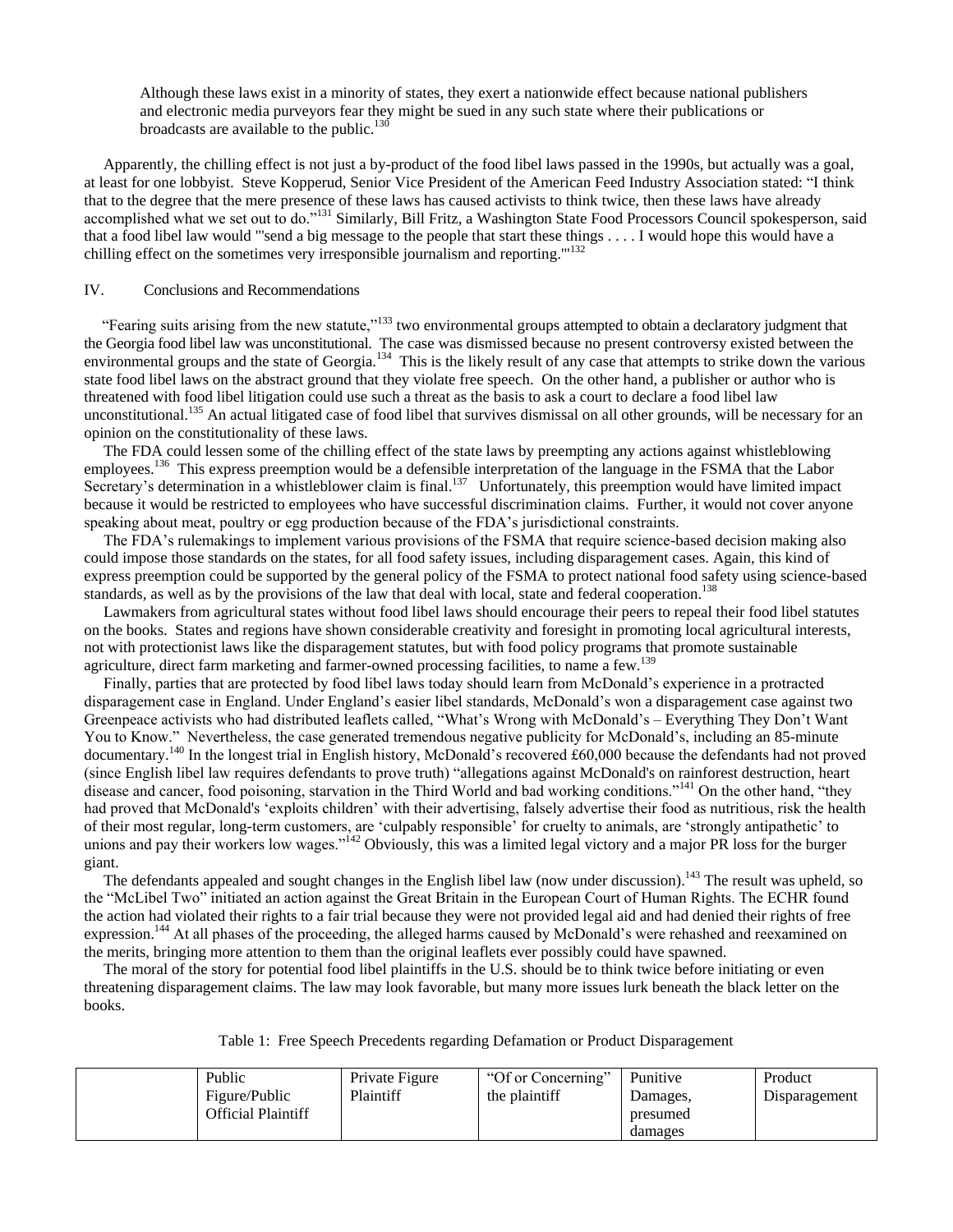| <b>New York Times</b><br>v. Sullivan<br>$(1964)$ .<br>Gertz v. Robert<br>Welch, (1974). | $1st$ Amendment<br>Requires Proof of<br>Actual Malice by<br>Clear and<br>Convincing<br>evidence for<br>Defamation<br>Not applicable | Not applicable<br>$1st$ Amendment<br>permits states to<br>establish fault<br>standard for proof<br>of defamation<br>(negligence<br>minimum, not<br>strict liability).  | Required by $1st$<br>Amendment in<br>Public<br>Figure/Official<br>defamation action<br>Not applicable | Public<br>Figure/Official<br>must prove<br>Malice to recover<br>Private figure<br>must prove malice                                                                                                    | See Bose v.<br>Consumers'<br>Union<br>Not Applicable                                                                                              |
|-----------------------------------------------------------------------------------------|-------------------------------------------------------------------------------------------------------------------------------------|------------------------------------------------------------------------------------------------------------------------------------------------------------------------|-------------------------------------------------------------------------------------------------------|--------------------------------------------------------------------------------------------------------------------------------------------------------------------------------------------------------|---------------------------------------------------------------------------------------------------------------------------------------------------|
| Bose v.<br>Consumers'<br>Union (1984).                                                  | <b>CORPORATION</b><br>was treated as a<br>Public Figure.                                                                            | Not applicable                                                                                                                                                         | Not applicable                                                                                        |                                                                                                                                                                                                        | $1st$ Amendment<br>Requires proof<br>of Actual<br>Malice by Clear<br>and Convincing<br>evidence                                                   |
| Dun &<br>Bradstreet v.<br>Greenmoss<br><b>Builders</b> (1985).                          | Not applicable                                                                                                                      | Applied Gertz (i.e.<br><b>CORPORATION</b><br>that was subject of<br>false credit report<br>was treated as a<br>private plaintiff).                                     | Not applicable                                                                                        | $1st$ Amendment<br>permits states to<br>establish fault<br>standard for<br>punitive damage<br>award when a<br>private plaintiff is<br>suing over a<br>matter that is<br><b>NOT</b> a public<br>concern | Not applicable                                                                                                                                    |
| Hepps v.<br>Philadelphia<br>Inquirer (1986).                                            | Not applicable                                                                                                                      | $1st$ Amendment<br>requires burden of<br>proving falsity on<br>plaintiff. No<br>presumed falsity<br>when suing media<br>defendant on a<br>matter of public<br>concern. | Not applicable                                                                                        | Not applicable                                                                                                                                                                                         | Not applicable                                                                                                                                    |
| Emerito Estrada<br>Rivera v.<br>Consumers'<br>Union $(Ist Cir.$<br>2000)                | Not applicable                                                                                                                      | Car dealer suing<br>over<br>disparagement<br>targeted at car<br>manufacturer's<br>product                                                                              | Not a $1st$<br>Amendment<br>requirement for<br>Product<br>Disparagement                               | Not applicable                                                                                                                                                                                         | $1st$ Amendment<br>does NOT<br>require alleged<br>disparagement<br>to be "over or<br>concerning"<br>plaintiff.<br>(Common law<br>did require it). |

|  | Table 2: Food Disparagement Statutory Provisions |  |  |
|--|--------------------------------------------------|--|--|
|--|--------------------------------------------------|--|--|

|         | What's         | <b>Proof of Falsity</b> | <b>Definition of</b> | <b>Intent</b>       | <b>Standing to Sue</b> | <b>Statute of</b>  |
|---------|----------------|-------------------------|----------------------|---------------------|------------------------|--------------------|
|         | protected?     |                         | <b>Disparagement</b> |                     |                        | <b>Limitations</b> |
| Alabama | Agricultural   | Shall be deemed         | Not safe for         | Lack of intent.     | Anvone who             | year               |
|         | or aquaculture | to be false if not      | human                | or awareness $\neq$ | produces,              |                    |
|         | perishable     | based upon              | consumption          | defense             | markets, or sells      |                    |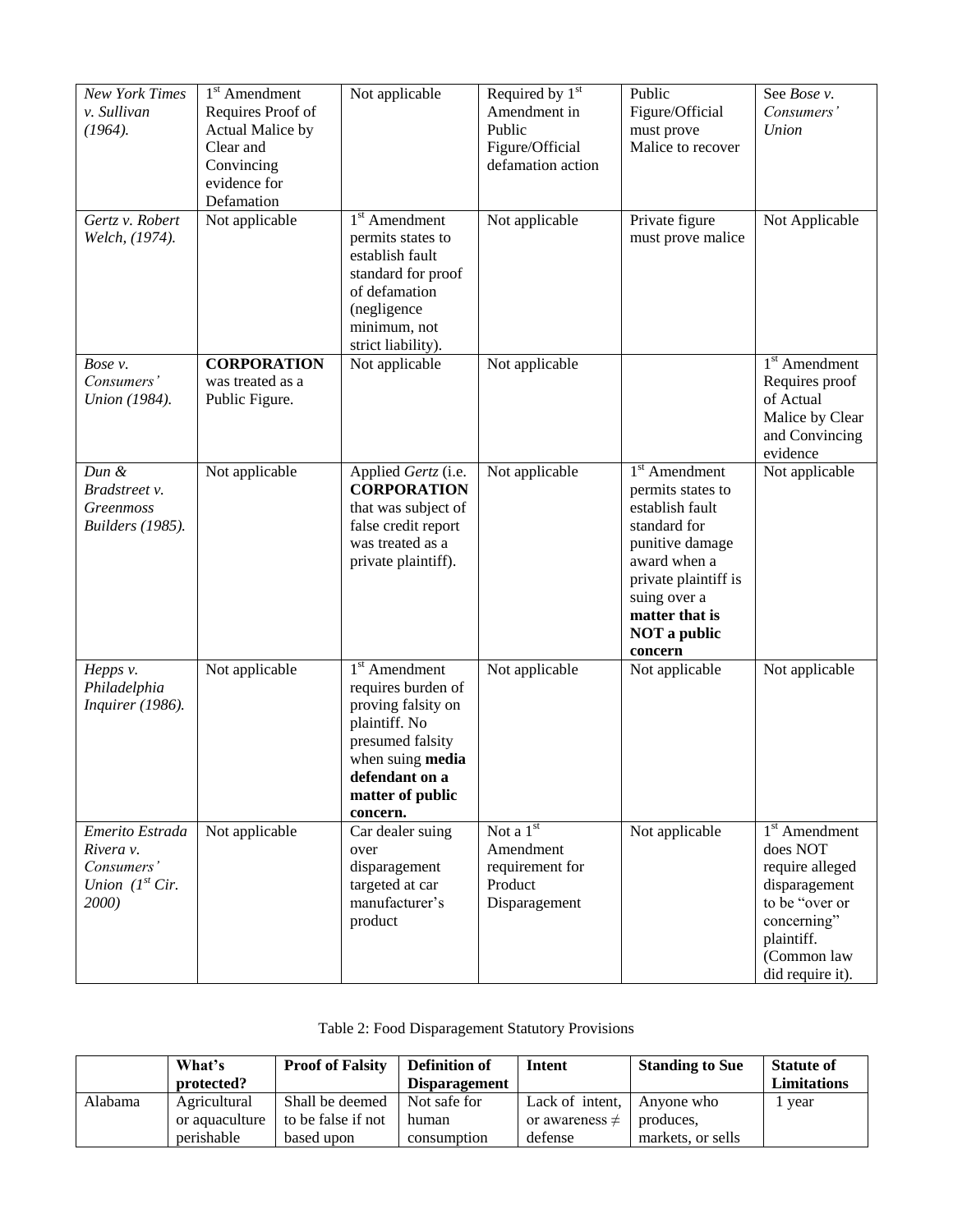|                 | food or<br>commodity                                                                                                                       | reasonable and<br>reliable<br>scientific<br>inquiry, facts, or<br>data.                                                                                           |                                                                                    |                                                                          |                                                                                        |         |
|-----------------|--------------------------------------------------------------------------------------------------------------------------------------------|-------------------------------------------------------------------------------------------------------------------------------------------------------------------|------------------------------------------------------------------------------------|--------------------------------------------------------------------------|----------------------------------------------------------------------------------------|---------|
| Arizona         | Perishable<br>agricultural or<br>aquacultural<br>food product<br>or commodity<br>grown or<br>produced in<br>this state.                    | Information not<br>based on reliable<br>scientific facts<br>and reliable<br>scientific data<br>disseminator<br>knows or should<br>have known to<br>be false.      | Not safe for<br>human<br>consumption                                               | Malicious<br>public<br>dissemination;<br>intentionally<br>disseminates   | Producer, shipper,<br>or association<br>that represents<br>same                        | 2 years |
| Florida         | Perishable<br>agricultural or<br>aquacultural<br>food product<br>or commodity<br>grown or<br>produced<br>within the<br>State of<br>Florida | Information not<br>based on<br>reliable,<br>scientific facts<br>and reliable,<br>scientific data<br>disseminator<br>knows or should<br>have known to<br>be false. | Not safe for<br>human<br>consumption                                               | Willful or<br>malicious                                                  | Person who<br>actually grows or<br>produces or any<br>association<br>representing same | 2 years |
| Georgia         | Perishable<br>agricultural or<br>aquacultural<br>food                                                                                      | Deemed to be<br>false if not based<br>upon reasonable<br>and reliable<br>scientific<br>inquiry, facts, or<br>data                                                 | Not safe for<br>human<br>consumption.                                              | Willful or<br>malicious                                                  | Entire chain from<br>grower to<br>consumer                                             | 2 years |
| Idaho           | Perishable<br>agricultural<br>intended for<br>human<br>consumption                                                                         | Plaintiff shall<br>bear the burden<br>of proof and<br>persuasion by<br>clear and<br>convincing<br>evidence                                                        | Clearly<br>impugns the<br>safety of the<br>product                                 | Actual malice                                                            | Clearly directed at<br>a particular<br>plaintiff's product                             | 2 years |
| Louisiana       | Perishable<br>agricultural or<br>aquacultural<br>food product                                                                              | Presumed to be<br>false when not<br>based upon<br>reasonable and<br>reliable<br>scientific<br>inquiry, facts, or<br>data.                                         | States or<br>implies not safe<br>for<br>consumption by<br>the consuming<br>public. | Knows or<br>should have<br>known to be<br>false                          | Producer                                                                               | 1 year  |
| Mississippi     | Perishable<br>agricultural or<br>aquacultural<br>food product                                                                              | Presumed to be<br>false when not<br>based upon<br>reasonable and<br>reliable<br>scientific<br>inquiry, facts or<br>data.                                          | States or<br>implies not safe<br>for<br>consumption by<br>the consuming<br>public. | Knows to be<br>false                                                     | Producer                                                                               | 1 year  |
| North<br>Dakota | Agricultural<br>producer or an<br>agricultural<br>product AND<br>an entire                                                                 | False and<br>defamatory<br>may be<br>reasonably<br>expected to be                                                                                                 | Producer is<br>damaged                                                             | Willfully or<br>purposefully<br>knowing the<br>statement to be<br>false. | Agricultural<br>producer and any<br>association<br>representing an<br>agricultural     | 2 years |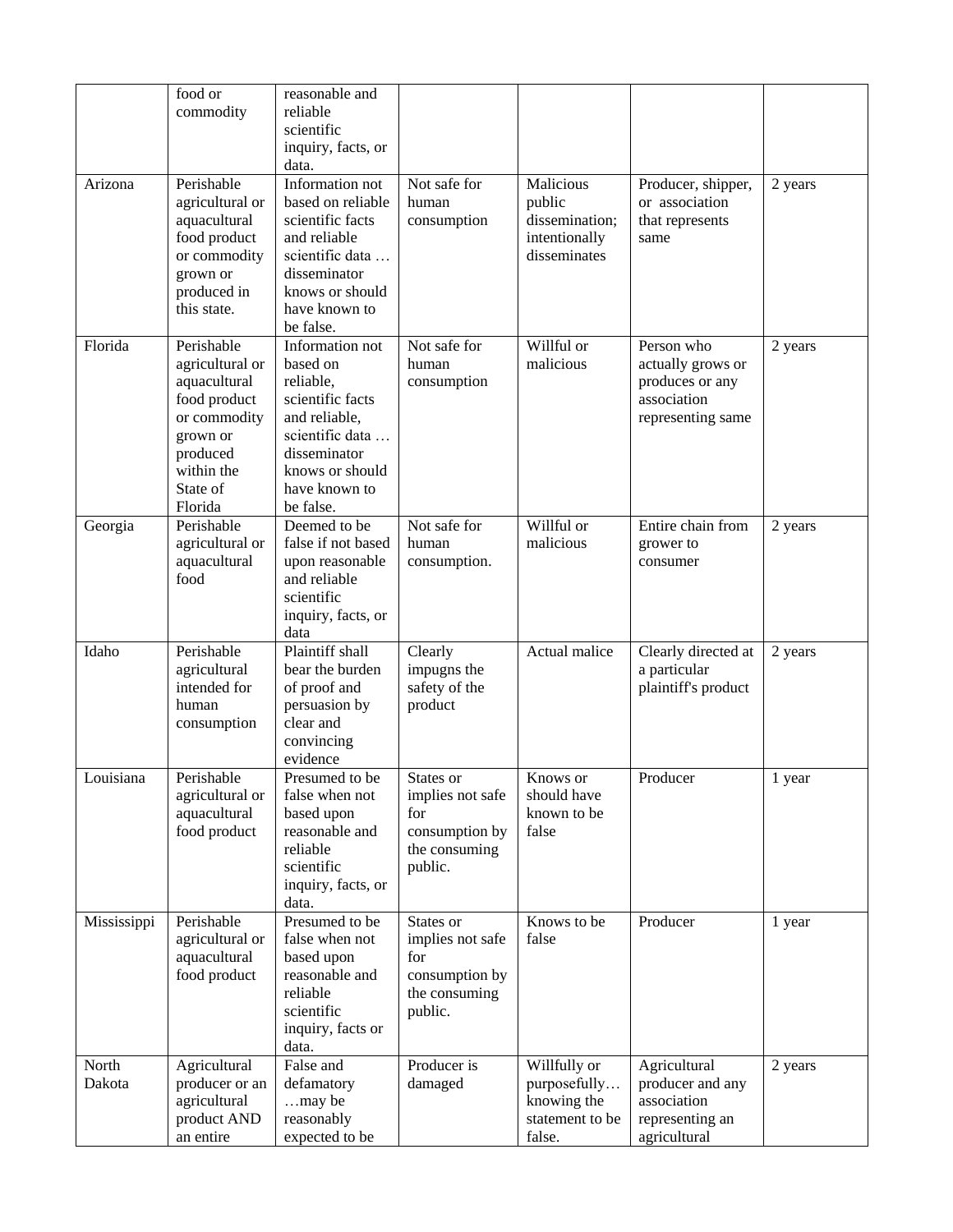|                 | group or class<br>of agricultural<br>producers or<br>products                                                                                                           | believed                                                                                                                                                 |                                                                                                                                                                                                                                                                                        | $Maliciously =$<br>treble damages                                     | producer                                                     |             |
|-----------------|-------------------------------------------------------------------------------------------------------------------------------------------------------------------------|----------------------------------------------------------------------------------------------------------------------------------------------------------|----------------------------------------------------------------------------------------------------------------------------------------------------------------------------------------------------------------------------------------------------------------------------------------|-----------------------------------------------------------------------|--------------------------------------------------------------|-------------|
| Ohio            | Perishable<br>agricultural or<br>aquacultural<br>food product<br>or commodity<br>that is grown,<br>raised,<br>produced,<br>distributed, or<br>sold within<br>this state | Not based upon<br>reasonable and<br>reliable<br>scientific<br>inquiry, facts, or<br>data                                                                 | Not safe for<br>human<br>consumption                                                                                                                                                                                                                                                   | Knew or<br>should have<br>known                                       | Producers or any<br>association<br>representing<br>producers | 2 years     |
| Oklahoma        | Perishable<br>agricultural<br>food product<br>intended for<br>human<br>consumption                                                                                      | Not based on<br>reliable<br>scientific facts<br>and scientific<br>data                                                                                   | Casts doubt on<br>the safety                                                                                                                                                                                                                                                           | Knows or<br>should have<br>known to be<br>false                       | Producer                                                     | Not stated  |
| South<br>Dakota | Perishable<br>food product<br>of agriculture<br>or aquaculture                                                                                                          | Not stated                                                                                                                                               | States or<br>implies that an<br>agricultural<br>food product is<br>not safe for<br>consumption by<br>the public OR<br>that<br>generally<br>accepted<br>agricultural and<br>management<br>practices make<br>agricultural<br>food products<br>unsafe for<br>consumption by<br>the public | Knows to be<br>false;<br>with intent to<br>$harm = treble$<br>damages | Producer                                                     | 1 year      |
| Texas           | Perishable<br>food product<br>of agriculture<br>or aquaculture                                                                                                          | Trier of fact<br>shall consider<br>whether the<br>information was<br>based on<br>reasonable and<br>reliable<br>scientific<br>inquiry, facts, or<br>data. | States or<br>implies not safe<br>for<br>consumption by<br>the public                                                                                                                                                                                                                   | Knows the<br>information is<br>false                                  | Producer                                                     | Not stated. |

Footnotes

 $\overline{\phantom{a}}$ 

 $1$  Engler v. Winfrey, 201 F.3d 680 (5th Cir. 2000).

<sup>&</sup>lt;sup>2</sup> Tex. Civ. Prac. & Rem. Code Ann.  $\S$ § 96.001 - 96.004 (2010).

 $^3$  Ala. Code §§6-5-620 - 6-5-625 (2011); Ariz. Rev. Stat.§ 3-113 (2011); Colo. Rev. Stat. § 35-31-101 (2010); Fla. STAT. §865.065 (2011); GA. CODE ANN. §§2-16-1 - 2-16-4 (2011); IDAHO CODE §§ 6-2001 to 6-2003 (Michie 2011); LA.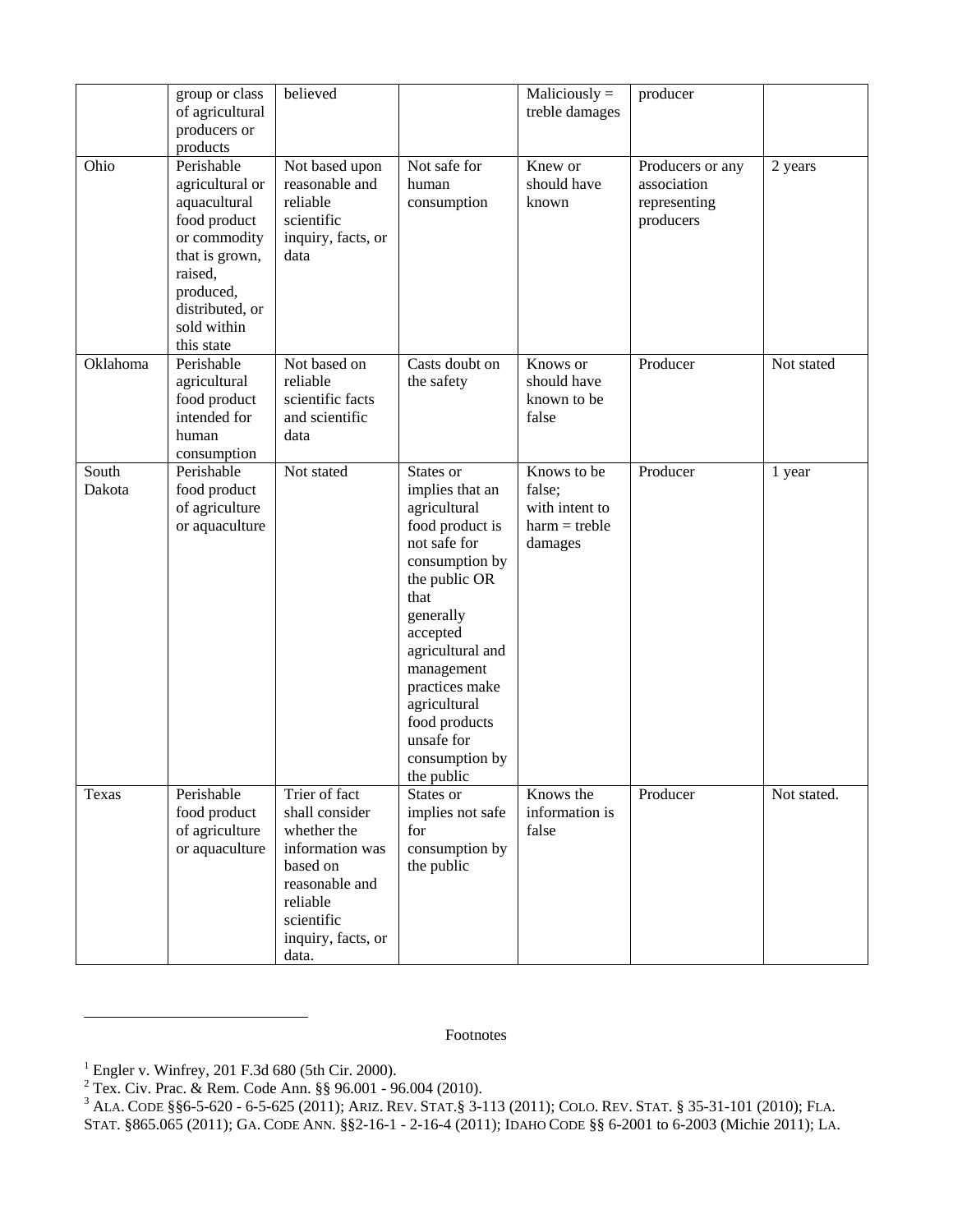REV. STAT. ANN. §§ 4501 – 4504 West 2011); MISS. CODE ANN. 69-1-251, 69-1-253, 69-1-255, 69-1-257 (2010); N.D. CENT. CODE §§ 32-44-01 to 32-44-04 (2011); OHIO REV. CODE ANN. § 2307.81 (Anderson 2011); OKLA. STAT. ANN. tit. 2, §§ 5- 100-102 (2011); S.D. CODIFIED LAWS §20-10A-1 to §20-10A-4 (2011).

<sup>4</sup> As a criminal law, the Colorado law differs in numerous respects from the other twelve state laws. It targets restraints of trade, and does not seem to be motivated to protect agribusiness from criticism, as the other states' statements of legislative purposes reveal. For this reason, this paper only focuses on the state creating civil liability, not Colorado. 5

*See supra* notes 20 through 80 and accompanying text.

6 Food and Drug Administration, *Questions and Answers on the Food Safety Modernization Act*, (Apr. 20, 2011), at [http://www.fda.gov/NewsEvents/PublicHealthFocus/ucm238506.htm.](http://www.fda.gov/NewsEvents/PublicHealthFocus/ucm238506.htm)

 $7$  21 U.S.C. §301 (2011).

 $8$  Free speech issues under state food disparagement laws received significant attention in the late  $20<sup>th</sup>$  century when Oprah Winfrey was sued under the Texas statute. Several law review articles were published at that time, most of which concluded the state laws would not withstand constitutional scrutiny if challenged under the first amendment. *See,* Ronald K.L. Collins, *Free Speech, Food Libel, & the First Amendment . . . in Ohio*, 26 OHIO N.U.L. REV. 1 (2000); Eric Jan Hansum, *Where's the Beef? A Reconciliation of Commercial Speech and Defamation Cases in the Context of Texas's Agricultural Disparagement Law*, 19 REV. LITIG. 261(2000); Julie K. Harders, *Note, The Unconstitutionality of Iowa's Proposed Agricultural Food Products Act and Similar Veggie Libel Laws, 3* DRAKE J. AGRIC. L. *251 (1998).* This paper does not repeat the free speech analysis except where it overlaps with the analysis of liability under the statutes, such as burdens of proof. 9

Auvil v. CBS 60 Minutes, 67 F.3d 816 (1995), *cert. denied* 517 U.S. 1167 (1996).

 $10$  67 F. 3d at note 2.

<sup>11</sup> *Id.* at 818.

<sup>12</sup> *Id.*

 $\overline{a}$ 

<sup>13</sup> *Id.* at 819.

<sup>14</sup> *Id*.

<sup>15</sup> Auvil v. CBS 60 Minutes, 836 F. Supp. 740 (E.D. Wash. 1993).

<sup>16</sup> Restatement (Second) of Torts §623A.

 $17$  Auvil v. CBS 60 Minutes, 67 F. 3d at 822.

<sup>18</sup> *Id*.

<sup>19</sup> Ellen Gay Jones, *Forbidden Fruit: Talking About Pesticides and Food Safety in the Era of Agricultural Product Disparagement Laws*, 66 BROOKLYN L. REV. 823 (2000/2001); Ronald K.L. Collins, Veggie Libel – Agribusiness Seeks to Stifle Speech, MULTINATIONAL MONITOR MAGAZINE (May, 1998),

[http://www.thirdworldtraveler.com/Environment/Veggie\\_Libel.html.](http://www.thirdworldtraveler.com/Environment/Veggie_Libel.html) *See also*, Marianne Lavelle, *Food Abuse Basis for Suits,* NATIONAL LAW JOURNAL A01 (May 5, 1997),

[http://www.organicconsumers.org/displaw.html.](http://www.organicconsumers.org/displaw.html)

 $20$  Philadelphia Newspapers v. Hepps, 475 U.S. 767 (1986). "To ensure that true speech on matters of public concern is not deterred, we hold that the common-law presumption that defamatory speech is false cannot stand when a plaintiff seeks damages against a media defendant for speech of public concern. *Id*. at 793.

 $21$  Because Colorado's food libel law is a criminal statute, the burden of proof imposed on prosecutors is not part of this discussion of the burden of proof in civil actions.

<sup>22</sup> *See, e.g.,* ALA. CODE § 6-5-621 (1) (2011) which defines "disparagement" as, "The dissemination to the public in any manner of false information that a perishable food product or commodity is not safe for human consumption. The information shall be deemed to be false if it is not based upon reasonable and reliable scientific inquiry, facts, or data." <sup>23</sup> Jones, *supra* note 19 at 839.

 $^{24}$  None of the state food libel laws explain what qualifies as "scientific" facts, data or inquiry. This issue will be discussed further under the new federal food safety law, which addresses the use of science to defend food production tactics. *See supra* notes 110 through 120 and accompanying text.

<sup>25</sup> IDAHO CODE § 6-2002(1) (2011); N.D. CENT. CODE § 32-44-02 (2011); S.D. CODIFIED LAWS §20-10A-1 to §20-10A-4 (2011).

 $^{26}$  LA. REV. STAT. ANN. § 4502(1) (West 2011).

<sup>27</sup> See supra notes 106 through 110 and accompanying text.

<sup>28</sup> Roundtable: *First Amendment on Trial - The Libel Lawyer's Perspective*," 23 SEATTLE U. L. REV. 849, 870 (2000).

<sup>29</sup> David Allen Green, *Understanding the Reverse Burden of Proof in Libel*, JACK OF KENT, A LIBERAL AND CRITICAL BLOG (NOV. 12, 2009) (commenting on English libel law in which a defendant must prove the truth of the alleged libelous statement), at [http://jackofkent.blogspot.com/2009/11/understanding-reverse-burden-of-proof.html.](http://jackofkent.blogspot.com/2009/11/understanding-reverse-burden-of-proof.html) The English approach is under debate for reform. *Id.*

<sup>30</sup> 475 U.S. 767, 777 (1986).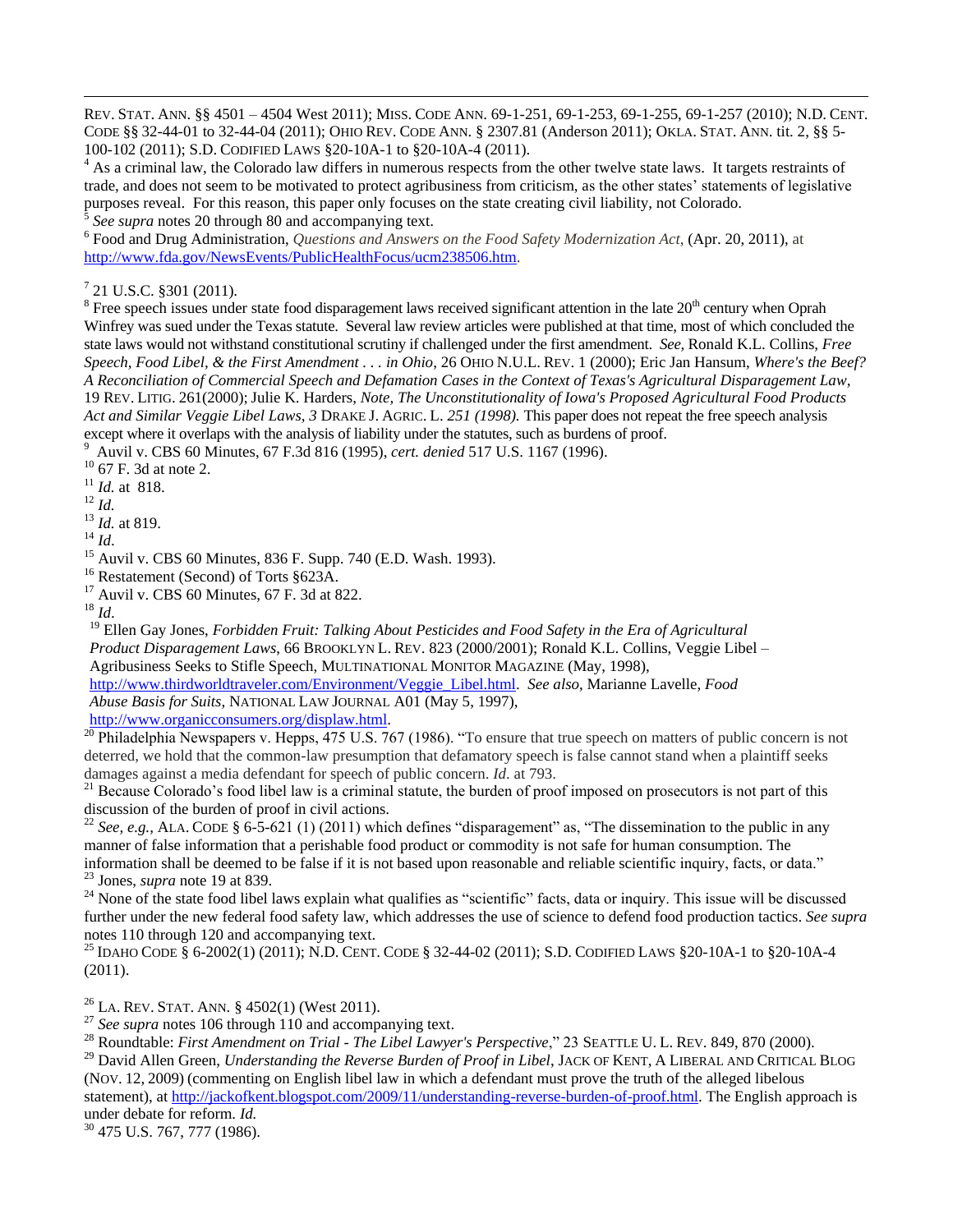<sup>31</sup> *Id*. at 775, 776, 777.

 $\overline{a}$ 

<sup>32</sup> Dun & Bradstreet, Inc. v. Greenmoss Builders, Inc., 472 U.S. 749, 784 (1985) (Brennan, J., dissenting). In this quote in the dissenting opinion, Justice Brennan was characterizing the decision of the majority, which upheld liability and punitive damages against Dun & Bradstreet, as a *private* speaker, to a limited audience, about a *private matter*. Justice Brennan dissented on the decision to treat Dun & Bradstreet's false credit report as a private matter.

<sup>33</sup> 475 U.S. at 778.

<sup>34</sup> *Id*. quoting New York Times v. Sullivan, 376 U.S. 254, 272 (1964).

 $35$  The paper examines these food libel statutory burden of proof provisions again in Part II regarding the new federal whistleblower protection for food industry employees. *See supra* notes 120 through 121 and accompanying text.

<sup>36</sup> 11 F. Supp 2d 858, 863 (N.D. Tex. 1998) For the same reason, the court held that the cattle ranchers had no standing to sue under the Texas law. *Id.*

 $37$  ALA. CODE §§6-5-621(2) (2011).

38 ARIZ. REV. STAT.§ 3-113(E)(2) (2011); FLA. STAT. §865.065(2)(b) (2011); OHIO REV. CODE ANN. § 2307.81(B)(3) (Anderson 2011).

<sup>39</sup> GA. CODE ANN. §2-16-2(2) (2011); IDAHO CODE § 6-2002(2) (Michie 2011); LA. REV. STAT. ANN. § 4502(1) (West 2011); MISS. CODE ANN. §69-1-253(b) (2010); OKLA. STAT. ANN. tit. 2, §§ 5-101.2 (2011); S.D. CODIFIED LAWS §20-10A-1(1) (2011); Tex. Civ. Prac. & Rem. Code Ann. § 96.001 (2010).

<sup>40</sup> N.D. CENT. CODE § 32-44-02 (2011);

<sup>41</sup> ALA. CODE §§6-5-620 - 6-5-625 (2011); ARIZ. REV. STAT.§ 3-113 (2011); COLO. REV. STAT. § 35-31-101 (2010); FLA. STAT. §865.065 (2011); GA. CODE ANN. §§2-16-1 - 2-16-4 (2011); LA. REV. STAT. ANN. §§ 4501 – 4504 West 2011); MISS. CODE ANN. 69-1-251, 69-1-253, 69-1-255, 69-1-257 (2010); OHIO REV. CODE ANN. § 2307.81 (Anderson 2011); OKLA. STAT. ANN. tit. 2, §§ 5-100-102 (2011); S.D. CODIFIED LAWS §20-10A-1 to §20-10A-4 (2011). Tex. Civ. Prac. & Rem. Code Ann. §§ 96.001 - 96.004 (2010).

<sup>42</sup> ALA. CODE §6-5-620 (2011); ARIZ. REV. STAT.§ 3-113(E)(2) (2011); FLA. STAT. §865.065(2)(b) (2011); GA. CODE ANN. §2-16-2(2) (2011).

 $^{43}$  IDAHO CODE §§ 6-2002 (Michie 2011); OHIO REV. CODE ANN. § 2307.81(B)(2) (Anderson 2011); OKLA. STAT. ANN. tit. 2, §§ 5-101.2 (2011).

<sup>44</sup> N.D. CENT. CODE §§ 32-44-01 to 32-44-04 (2011).

<sup>45</sup> ALA. CODE §§6-5-621(1) (2011); ARIZ. REV. STAT.§ 3-113 (2011); FLA. STAT. §865.065 (2011); GA. CODE ANN. §§2-16- 1 - 2-16-4 (2011); OHIO REV. CODE ANN. § 2307.81 (Anderson 2011).

 $46$  IDAHO CODE § 6-2002(1)(b) (2011).

 $^{47}$  La. Rev. Stat. Ann. § 4502(1)(West 2011); Miss. Code Ann. §69-1-253(a) (2010); S.D. Codified Laws §20-10A-1(2) (2011); Tex. Civ. Prac. & Rem. Code Ann. §§ 96.002(a)(3) (2010).

<sup>48</sup> OKLA. STAT. ANN. tit. 2, §§ 5-101.1 (2011).

<sup>49</sup> S.D. CODIFIED LAWS §20-10A-1(2) (2011).

<sup>50</sup> Tex. Civ. Prac. & Rem. Code § 96.004 (2010).

<sup>51</sup> 376 U. S. 254 (1964).

<sup>52</sup> *Id.* at 280.

 $53$  Bose Corporation v. Consumers' Union, 466 U.S. 485(1984).

<sup>54</sup> Gertz v. Robert Welch, 418 U.S. 323, 347-48 (1974).

<sup>55</sup> *Id*. at 350. As noted above, *Dun & Bradstreet* refined this second *Gertz* rule to permit a private plaintiff to recover punitive damages without showing malice, when the falsity was not about a public concern. *See supra* note 32 and accompanying text.

<sup>56</sup> *See* Bose, *supra* note 53. Who has standing to sue under these statutes is discussed *supra* notes 67 through 77 and accompanying text.

<sup>57</sup> LA. REV. STAT. ANN. § 4502(1) (West 2011); OKLA. STAT. ANN. tit. 2, §§ 5-101.2 (2011).

58 The Locke Institute, *Alternative Rules for Determining Tort Liability, in* COKE'S INSTITUTES OF THE LAW, NO. 2, (Amanda J. Owens and Charles K. Rowley, eds.) (last visited May 30, 2011).

<sup>59</sup> ALA. CODE §6-5-623 (2011).

 $^{60}$  ALA. CODE  $\S6$ -5-622 (2011); LA. REV. STAT. ANN.  $\S 4503$  (West 2011); OHIO REV. CODE ANN.  $\S 2307.81$ (C) (Anderson 2011); OKLA. STAT. ANN. tit. 2, §§ 5-101.2 (2011).

 $^{61}$  MISS. CODE ANN. §69-1-253(a) (2010);, S.D. CODIFIED LAWS §20-10A-1(2) (2011); Tex. Civ. Prac. & Rem. Code Ann. §§ 96.002(a)(1) (2010).

 $^{62}$  FLA. STAT. §865.065(2)(a) (2011); GA. CODE ANN. §2-16-2(1) (2011); IDAHO CODE § 6-2002(1)(d) (Michie 2011).

<sup>63</sup> N.D. CENT. CODE § 32-44-02 (2011).

<sup>64</sup> IDAHO CODE § 6-2003(3) (Michie 2011).

<sup>65</sup> ARIZ. REV. STAT. § 3-113(A) (2011).

<sup>66</sup> ARIZ. REV. STAT. § 3-113(B) (2011).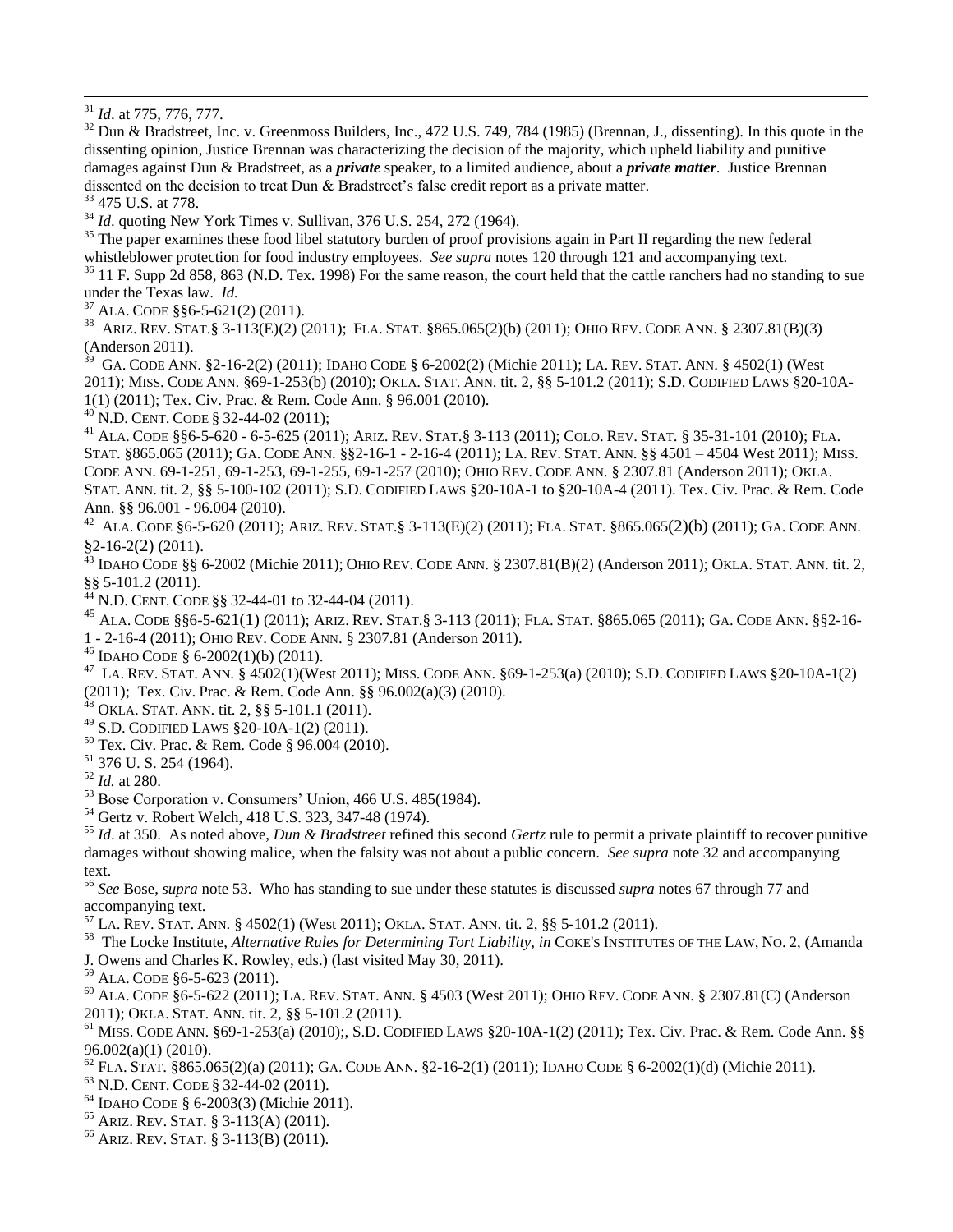- 67 <sup>67</sup> IDAHO CODE § 6-2003(1) (2011); LA. REV. STAT. ANN. § 4503 (West 2011); MISS. CODE ANN. §69-1-255 (2010); OKLA. STAT. ANN. tit. 2, § 5-102(A) (2011); S.D. CODIFIED LAWS §20-10A-2 (2011). Tex. Civ. Prac. & Rem. Code Ann. §§ 96.002(b) (2010).
- <sup>68</sup> ARIZ. REV. STAT. § 3-113(E)(3) (2011).
- <sup>69</sup> ALA. CODE §6-5-622 (2011); ARIZ. REV. STAT. § 3-113(A) (2011); OHIO REV. CODE ANN. § 2307.81(B)(4) (Anderson 2011).
- <sup>70</sup> GA. CODE ANN. §2-16-2(3) (2011).
- <sup>71</sup> Jones, *supra* note 19 at 836.
- $^{72}$  233 F.3d 24 (1st Cir. 2000).
- $73$  Jones, *supra* note 19 at 836.
- <sup>74</sup> *See supra* notes 87 through 97 and accompanying text.<br><sup>75</sup> APIZ PEV STAT 8.3 113(A) (2011): FLA STAT 8865
- <sup>75</sup> ARIZ. REV. STAT.§ 3-113(A) (2011); FLA. STAT. §865.065(3) (2011); N.D. CENT. CODE § 32-44-03 (2011); OHIO REV. CODE ANN. § 2307.81(C) (Anderson 2011).
- <sup>76</sup> OHIO REV. CODE ANN. § 2307.81(C)-(D) (Anderson 2011).
- <sup>77</sup> IDAHO CODE § 6-2003(4) (2011).
- <sup>78</sup> ARIZ. REV. STAT.§ 3-113(E)(2) (2011).
- $79$  FLA. STAT. §865.065(2)(b) (2011).
- <sup>80</sup> OHIO REV. CODE ANN. § 2307.81(B)(3) (Anderson 2011).

<sup>81</sup> *See generally*, Allison MacDonald, *YouTubing Down the Stream of Commerce: Eliminating the Express Aiming Requirement for Personal Jurisdiction in User-Generated Internet Content Cases,* 19 ALB. L.J. SCI. & TECH. 519 (2009); C. Douglas Floyd and Shima Baradaran-Robison, *Toward a Unified Test of Personal Jurisdiction in an Era of Widely Diffused Wrongs: The Relevance of Purpose and Effects,* 81 IND. L.J. 601(2006).

- <sup>82</sup> See generally, Limitation as to Statutory Rights, 16 Am. Jur. 2d CONFLICT OF LAWS §§7-10 (2011).
- $83$  [http://www.goodnatured.net/our\\_story/story.html](http://www.goodnatured.net/our_story/story.html) (last visited May 30, 2011).
- <sup>84</sup> Buy Fresh Buy Local Kansas City, *Credibility and Integrity Assurance Handbook*, 2. Found at
- [http://www.goodnatured.net/our\\_story/support/BFBL\\_Quality\\_Assurance\\_Manual.pdf](http://www.goodnatured.net/our_story/support/BFBL_Quality_Assurance_Manual.pdf) (last visited May 30, 2011).
- [http://www.goodnatured.net/producers/producers\\_bison.php](http://www.goodnatured.net/producers/producers_bison.php) (last visited May 30, 2011).
- <sup>86</sup> *See supra* notes 51 through 66 and accompanying text.
- See supra notes 71 through 77 and accompanying text.
- <sup>88</sup> The other two food libel states with active bison herding are North Dakota and Arizona.
- [http://en.wikipedia.org/wiki/File:Bison\\_bison\\_2003\\_map.svg](http://en.wikipedia.org/wiki/File:Bison_bison_2003_map.svg) (Nov. 2, 2010).
- <sup>89</sup> *See supra* notes 78 through 82 and accompanying tex.
- <sup>90</sup> *See supra* note.
- $91$  International Shoe v. Washington, 326 U.S. 310, 316 (1945).
- <sup>92</sup> *See supra* note 82.
- $^{93}$  [http://www.goodnatured.net/producers/producers\\_eggs.php](http://www.goodnatured.net/producers/producers_eggs.php) (last visited May 30, 2011).
- $^{94}$  [http://www.goodnatured.net/producers/producers\\_turkey.php](http://www.goodnatured.net/producers/producers_turkey.php) (last visited May 30, 2011).

95 South Dakota's law covers statements about "generally accepted agricultural and management practices." S.D. CODIFIED LAWS §20-10A-1(3) (2011).

- <sup>96</sup> N.D. CENT. CODE §§ 32-44-03 (2011);
- 97 *Id.*
- $98$  The same issues about jurisdiction as discussed above would apply in this potential action.

 $99$  Pub. L. No. 111-353, 124 Stat. 3947 (codified in scattered sections of 21 U.S.C.). The FDA is an agency within the Department of Health and Human Services (HHS). Accordingly, all the mandates of the new law are directed at the HHS Secretary.

 $100$  21 U.S.C. § 301 (2010).

<sup>101</sup> The Food Safety and Inspection Service is the body within the USDA that carries out the Department's food safety authority under multiple enabling statutes. *See generally* United States Department of Agriculture, *Food Safety and Inspection Service, Regulations and Policies, Acts and Authorizing Statutes* at

[http://www.fsis.usda.gov/regulations\\_&\\_policies/Acts\\_&\\_Authorizing\\_Statutes/index.asp](http://www.fsis.usda.gov/regulations_&_policies/Acts_&_Authorizing_Statutes/index.asp) (July 20, 2010).

 $\frac{102}{21}$  U.S.C. § 2251 (2011).

- <sup>103</sup> 21 U.S.C. §§ 601–680 (2011).
- <sup>104</sup> 21 U.S.C. §§ 451-472 (2011).
- $105$  21 U.S.C. §§1031-1056 (2011).

<sup>106</sup> *See* U.S. Food and Drug Administration, *Food Safety Modernization Act (FSMA), Frequently Asked Questions, General,* <http://www.fda.gov/Food/FoodSafety/FSMA/ucm247559.htm#general7> (May 12, 2011).

 $107$  21 U.S. C. §350g(l) (2001).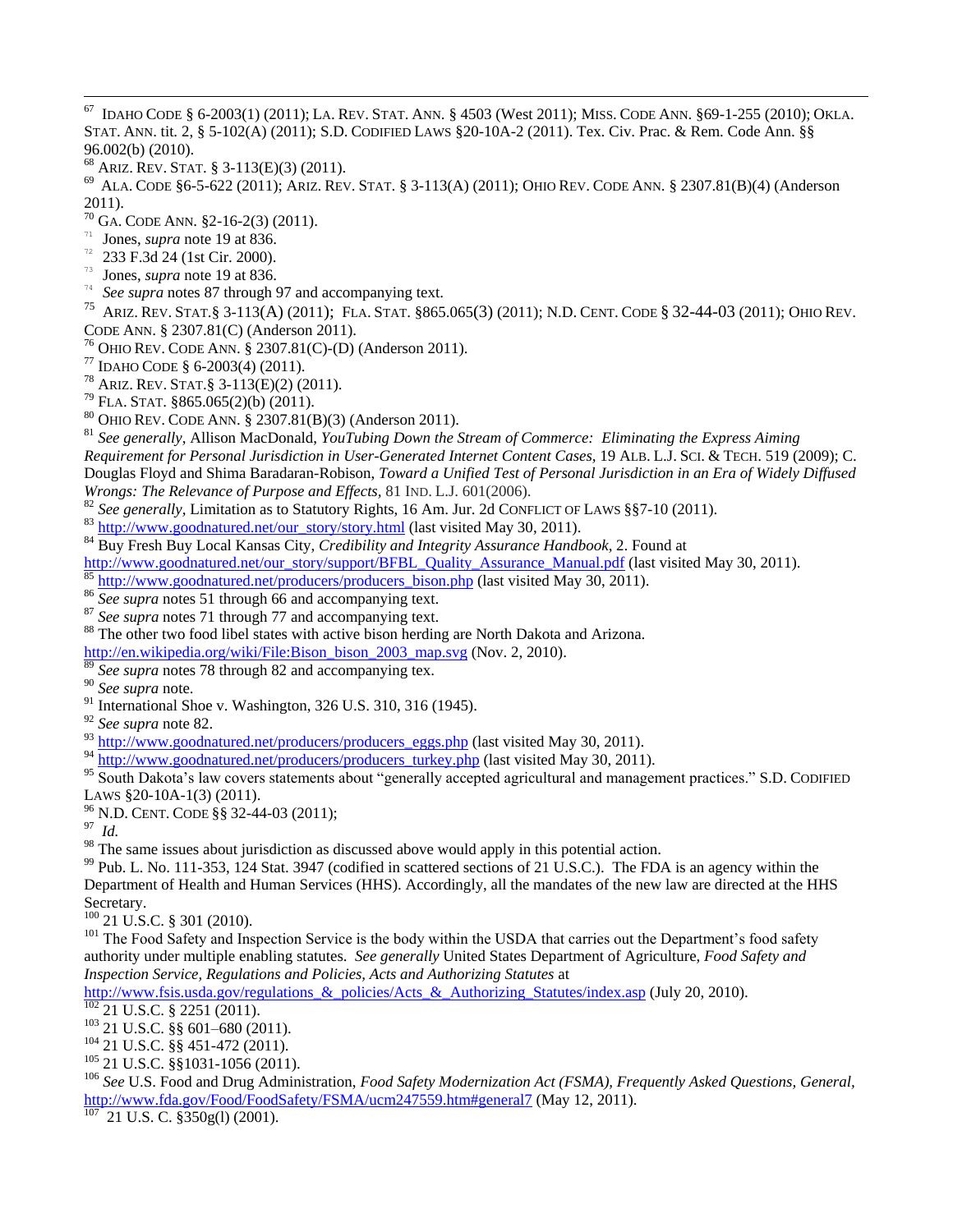<sup>108</sup> Helen Bottemiller, *Tester: Small Farms Won with Food Safety Exemption*, FOOD SAFETY NEWS at <http://www.foodsafetynews.com/2011/05/tester-tours-fsma-victory-at-sustainable-food-conference> (May 5, 2011).

<sup>109</sup> *Id.* Has Senator Tester just committed food libel against Skippy, Jif and other mass producers of peanut butter or large growers of lettuce that ship their produce nationwide?

<sup>110</sup> *See* 21 U.S.C. §§ 350d, 350g, 350h, 350i (2011).

 $111$  21 U.S.C. § 399d(a)(1)-(4) (2011).

<sup>112</sup> 21 U.S.C. § 399d(a) (2011).

<sup>113</sup> *Id.*

 $\overline{a}$ 

<sup>114</sup> 21 U.S.C. § 399d(b) (2011).

115 21 U.S.C. § 399d(b)(3)(B)-(C) (2011).

 $116$  21 U.S.C. § 399d(b)(3)(D) (2011).

<sup>117</sup> 21 U.S.C. § 399d(b)(7) (2011).

<sup>118</sup> 21 U.S.C. § 399d(b)(5)(A) (2011).

<sup>119</sup> 21 U.S.C. § 399d (c) (2011).

<sup>120</sup> 21 U.S.C. § 399d (a) (2011).

 $121$  21 U.S.C. § 399d (b)(5)(B) (2011).

<sup>122</sup> *See supra* note 8.

<sup>123</sup> *See supra* notes 20 through 66 and accompanying text.

 $124$  Milkovich v. Lorain Journal Co., 497 U.S. 1 [\(1990\)](http://en.wikipedia.org/wiki/1990).

 $125$  Of the five known cases initiated under food libel laws, none has "reached the agricultural product disparagement claim on the merits, but were instead dismissed or withdrawn prior to full adjudication of the disparagement claim.‖ Jones, *supra*  note 19 at 842.

<sup>126</sup> Virginia v. Hicks, 539 U.S. 113, 119 (2003) citing Dombrowski v. Pfister, 380 U.S. 479, 487 (1965).

<sup>127</sup> Ronald K.L. Collins, *Congress Must Address Food Disparagement Laws*, BALTIMORE SUN, Op-Ed, (June 10, 1999) (quoting LOS ANGELES TIMES, OpEd (Apr. 12, 1999) [http://www.cspinet.org/foodspeak/oped/baltsun2.htm.](http://www.cspinet.org/foodspeak/oped/baltsun2.htm)

<sup>128</sup> Andy Zimmerman, *Monsanto's Public Relations Boomerang*, 18 SYNTHESIS/REGENERATION (Winter, 1999), [http://www.greens.org/s-r/18/18-11.html.](http://www.greens.org/s-r/18/18-11.html) *Against the Grain* is in its second printing and widely available online. Zimmerman does not describe this history as a chilling effect of food libel legislation. Rather, it is cited as such an example elsewhere. *See* Brian Duignan, *Burger Bashing and Sirloin Slander, Food Disparagement Laws in the United States*, ENCYCLOPEDIA BRITTANICA ADVOCACY FOR ANIMALS, (Nov. 16, 2009), a[t http://advocacy.britannica.com/blog/advocacy/2009/11/burger](http://advocacy.britannica.com/blog/advocacy/2009/11/burger-bashing-and-sirloin-slander-food-disparagement-laws-in-the-united-states/)[bashing-and-sirloin-slander-food-disparagement-laws-in-the-united-states/.](http://advocacy.britannica.com/blog/advocacy/2009/11/burger-bashing-and-sirloin-slander-food-disparagement-laws-in-the-united-states/)

<sup>129</sup> Duignan, *supra* note 128. The Ninth Circuit invoked Sinclair and Carson in upholding a book author's privilege against revealing notes and sources. Schoen v. Schoen,  $5 F. 3<sup>rd</sup> 1289 (9<sup>th</sup> Cir. 1993)$ .

<sup>130</sup> Leslie Kux, Jeremy Sobel, Kevin M. Fain, *Control of Food Borne Diseases*, *in* LAW IN PUBLIC HEALTH PRACTICE, 377-78 (Richard Alan Goodman, ed.) (2007). The authors are also describing the nationwide long arm impact of such laws that can make a publisher subject to personal jurisdiction anywhere their media is available to the public.

<sup>131</sup> Kenneth Smith, *Food-Disparagement Laws May not Reduce Food Safety Scares, in* FOOD SAFETY, 104-107 (Laura Engendorf ed.) (2000) (quoting Aaron Epstein, *Court Case to Test Food Defamation Laws*, THE DENVER POST, Dec. 29, 1997, at A-01) [http://www.dikseo.teimes.gr/spoudastirio/E-NOTES/F/Food\\_Safety\\_Viewpoints.pdf\)](http://www.dikseo.teimes.gr/spoudastirio/E-NOTES/F/Food_Safety_Viewpoints.pdf). Smith, however, concluded that a "long-term chill on the press from food-disparagement laws seems unlikely" He characterized the food producers burden of proof in the laws "extremely high..." Smith at 106.

<sup>132</sup> Jones, *supra* note 19 at 857-58 (quoting Michael Paulson, *Belittling Farm Crops Could Cost Big Bucks Under Senate Bill*, SEATTLE POST-INTELLIGENCER, Jan. 28, 1994, at A1). Jones cites other chilling effects "anecdotes" and concludes they will "disproportionately affect the speech of smaller, less well-financed groups and non-affluent individuals" who cannot afford a food libel legal defense the way Oprah Winfrey or CBS can. Jones, *supra* note 19 at 858.

<sup>133</sup> Action for a Clean Environment v. Georgia, 457 S.E.2d 273 (1995).

<sup>134</sup> Id. at 274 (1995).

<sup>135</sup> In *Medimmune v. Genentech*, 549 U.S. 118 (2007), the Supreme Court noted that numerous federal and state courts had applied "the Declaratory Judgment Act to situations in which the plaintiff's self-avoidance of imminent injury is coerced by threatened enforcement action of a private party*…" Id*. at 130.

<sup>136</sup> For a general discussion of the increased use of preemption by federal administrative agencies, see Rita Marie Cain, *The Politics of Preemption,* 24 J. Leg. Studies Educ. 165 (2007).

<sup>137</sup> *See supra* notes 111 through 117 and accompanying text.

<sup>138</sup> *See generally*, *supra* note 106.

<sup>139</sup> Neil D. Hamilton, *Putting a Face on our Food: How State and Local Food Policies Can Promote the New Agriculture*, 7 DRAKE J. AGRIC. L. 407 (2002).